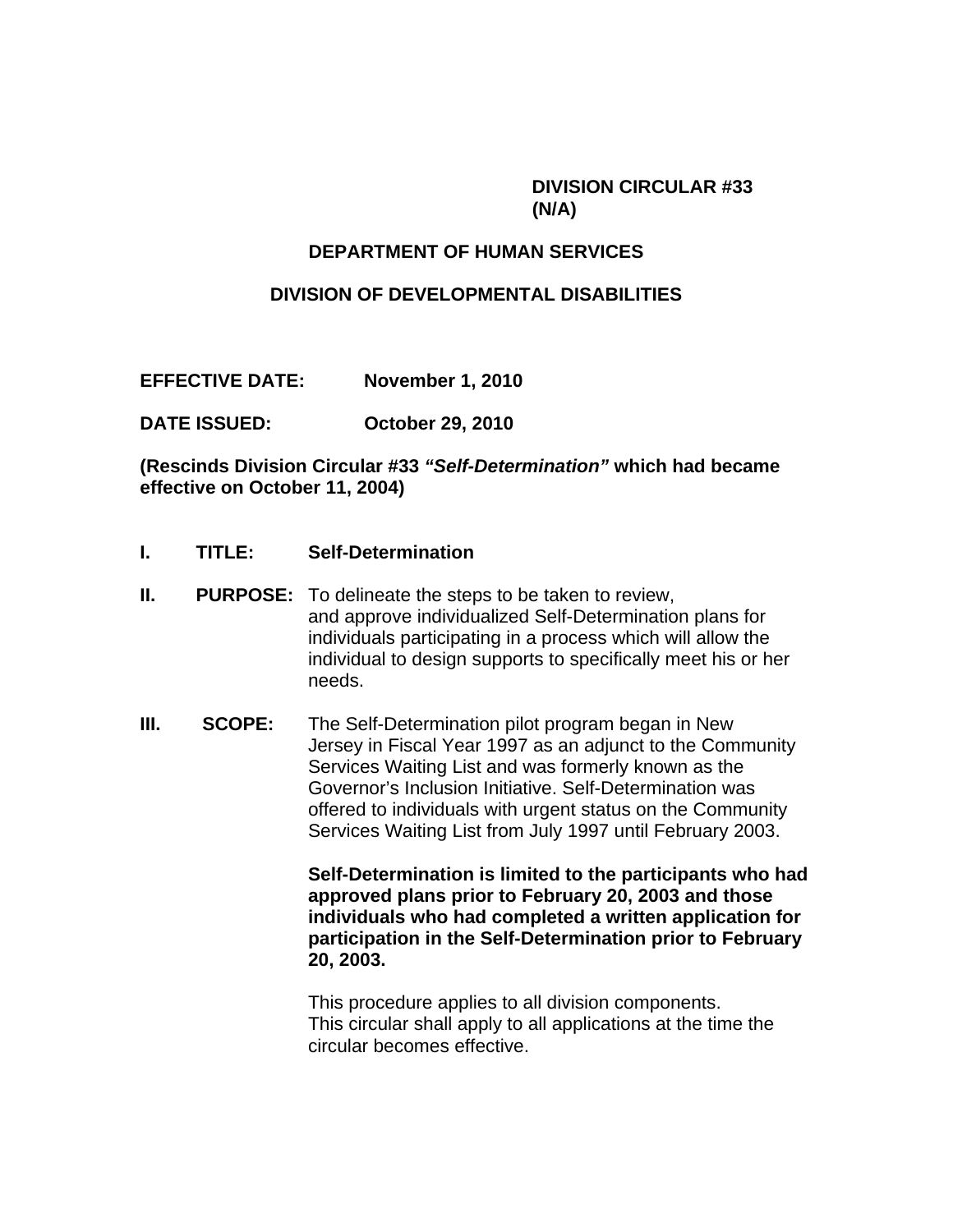#### **IV. POLICIES:**

- A. Individuals with developmental disabilities have the same right to determine their quality of life as any other person. Under Self-Determination, individuals with developmental disabilities, together with their guardians, families and friends, can choose their own supports and design new, innovative, cost-effective living arrangements.
- B. Residential placements are subject to Division Circular #12, *"Placement"*. Self-Determination is not a residential placement. It is an alternative to a residential placement.
- C. The availability of funds for Self-Determination shall be limited to the Division's funding in a given fiscal year and the fiscal policies and procedures governing the administration of these funds.
- D. There is no direct cash award sent to the individual. The Fiscal Intermediary will make payment for all supports listed in the approved budget to be funded by the Division.
- E. The Division shall annually establish allowable cost guidelines for Division funds for specific expenses.
- F. The Division shall not be responsible for any debt incurred, i.e. credit card debt, contract entered or monies expended beyond the budget approved by the Division pursuant to this circular.
- G. If the individual or his or her legal guardian or Support Broker spends more than the amount funded by the Division in the approved budget, a meeting will be required to review the circumstances and develop a plan of action to balance the budget.
- H. Self-Determination budgets include residential supports, therefore, participants shall not be eligible for family support under *N.J.A.C.* 10:46A (Division Circular #39 *"Family Support Service System"*).
- I. For persons participating in Self-Determination, the individual or his or her legal guardian shall not be assessed to contribute to the cost of his or her care and maintenance under *N.J.A.C.* 10:46 because the individual or his or her legal guardian is contributing resources directly to the Self-Determination plan. Because Self-Determination is an alternative to residential placement and other services, different guidelines for contributions by the individual or his or her legal guardian apply.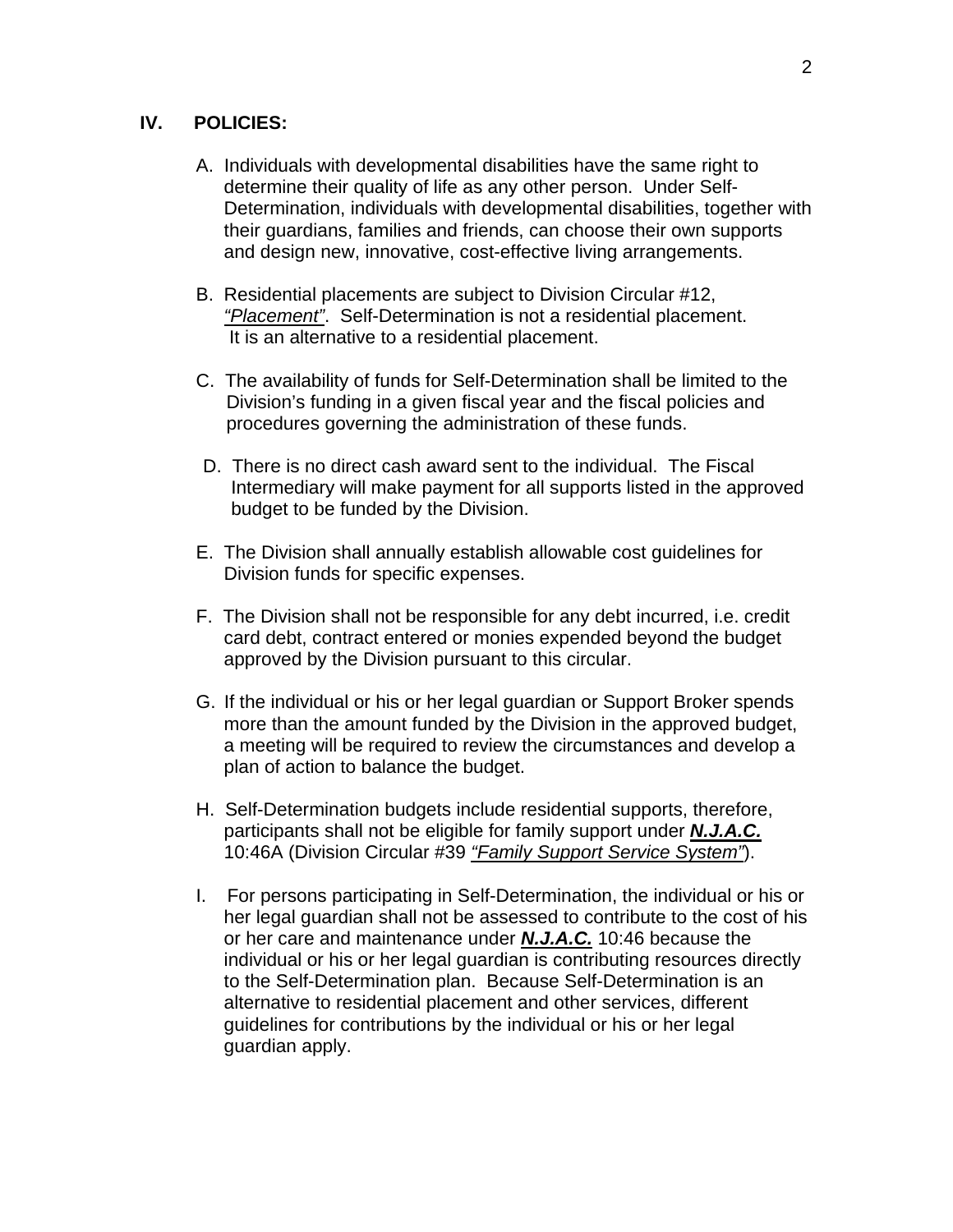Instead, the individual or his or her legal guardian shall make available all current benefits for which he or she may be eligible including but not limited to Medicare, Medicaid, State and Federal benefits and any third party support pursuant to statute, rule, and order or by contract as well as any personal resources from wages, investments or other sources.

- J. Once a plan is approved and funded; the individual shall be removed from the community services residential waiting list. The individual shall not retain his or her original waiting list date.
- K. If an individual becomes homeless or is in imminent peril, an emergency placement shall be offered in accordance with *N.J.A.C.* 10:46B-3.3. If, for any reason, the individual cannot continue in Self-Determination, the Division shall utilize its resources to assist the individual in transferring to a placement as defined in *N.J.A.C.* 10:46B.
- L. Each individual shall have a case manager assigned by the Division who shall visit and monitor the supports at least quarterly when the individual lives with his/her family. The case manager shall monitor the supports monthly in all other situations as identified in the Self-Determination plan. The case manager shall ensure that an IHP is developed and reviewed annually.
- M. Limits to Participation
	- 1. Self-Determination plans shall not be used for the following:
		- a. Residing outside the State of New Jersey.
		- b. Purchase of a residential placement from a community provider licensed under *N.J.A.C.* 10:44A, *N.J.A.C.* 10:44B and *N.J.A.C.* 10:44C.
		- c. Purchase of a placement at a private residential facility licensed in or outside the State of New Jersey.
		- d: Purchase of invasive medical procedures, treatments or care relating to them.
		- e. Purchase of a public or private day program in or outside the State of New Jersey.
		- f. Payment for services to self, parent, spouse or legal guardian.
		- g. Purchase of a vehicle with Division funds.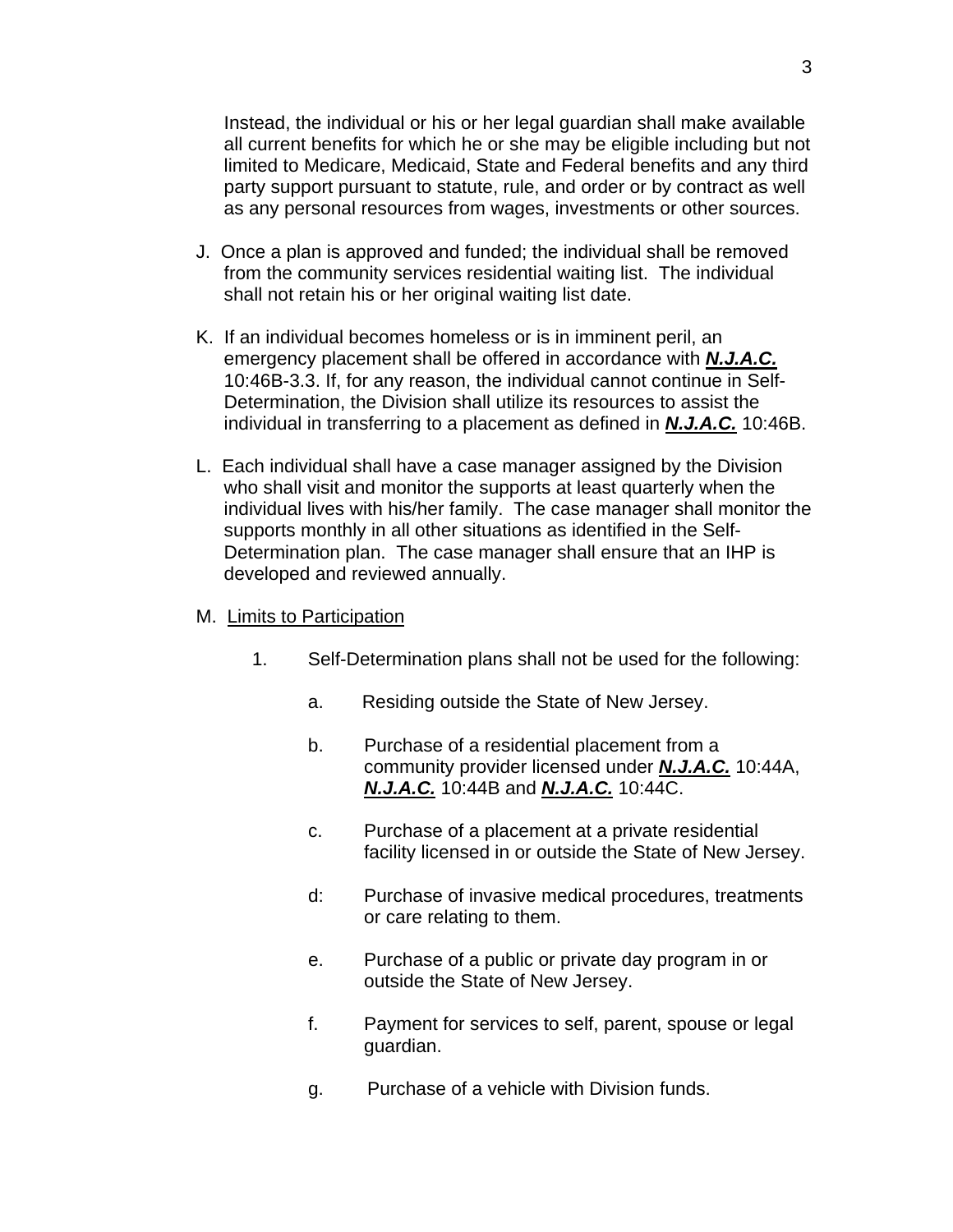- h. Purchase of services available through other State or Federal programs.
- i. Acquisition of a down payment on and/or financing of a home to be used by the individual with Division funds from conventional mortgage lenders. The Division will consider the use of Division funds for the purpose of financing a home to be used by the individual through the New Jersey Housing and Finance agency (HMFA).
- 2. For individuals under eighteen (18) years of age, that person's parents shall be responsible for all supports usually provided to a child including but not limited to: room and board, recreation and leisure activities, clothing and medical care. In addition, the child must live in the home of his/her parents or legal guardian. However, the child may participate in Self-Determination as follows:
	- a. The Division may provide supports through Self-Determination for the special needs of the child related to his/her developmental disability.
	- b. The Division shall not pay for services available through other State or Federal programs including but not limited to Special Child Health Services, the Catastrophic Illness In Children Relief Fund Commission, or Educational Services.
- 3. In addition to the limitations to participation, Self-Determination plans may be disapproved for any of the following reasons:
	- a. Insufficient information;
	- b. Failure to disclose applicant's financial information;
	- c. If the individual or his or her legal guardian is not willing to contribute his or her own resources;
	- d. Any cost which the Division deems to be unreasonable;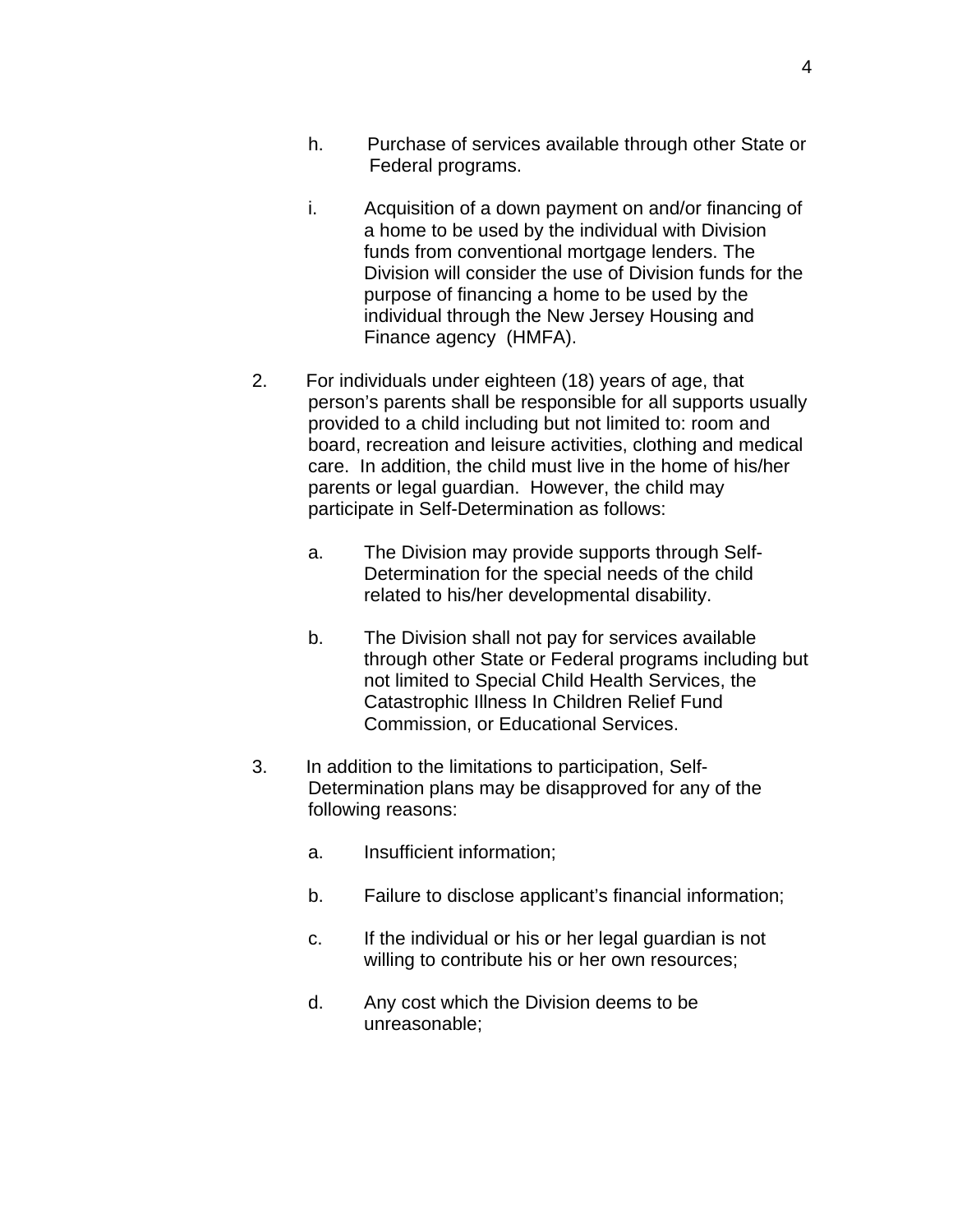- e. Health and safety issues are either not identified in the Self-Determination plan or are identified but have not been addressed adequately by the Self-Determination plan;
- f. Individual is not able to self-direct the plan and there is no legal guardian or relative capable of assuming this role;
- g. The Self-Determination plan presents a clear risk or danger to the health, safety and welfare of the individual.
- h. Services are recommended from an agency who employs the Support Broker;
- i. The Direct Support Professional does not meet the criteria set forth in Section VIII of this circular; or
- j. The information was not submitted on the forms required by the Division.

#### **V. GENERAL STANDARDS:**

A. Definitions: the following terms shall have the meanings contained herein:

Budget means the individual's budget, listing each support, cost and provider, accompanied by a narrative, which provides detailed information and justification for each service.

Case management means the linking and coordination of services across family, agency and professional lines to develop and attain goals and objectives embodied in the Individual Habilitation Plan. In the case of Self-Determination, the case manager is responsible to ensure that an annual Individual Habilitation Plan is developed as well as to review, approve and monitor the plan to ensure its implementation.

Central Office Coordinator means the person designated by the Division Director to perform central office activities including dissemination of information to the regions. He or she will work with the Regional Self-Determination Coordinators to answer policy questions and to identify issues for the Division Director.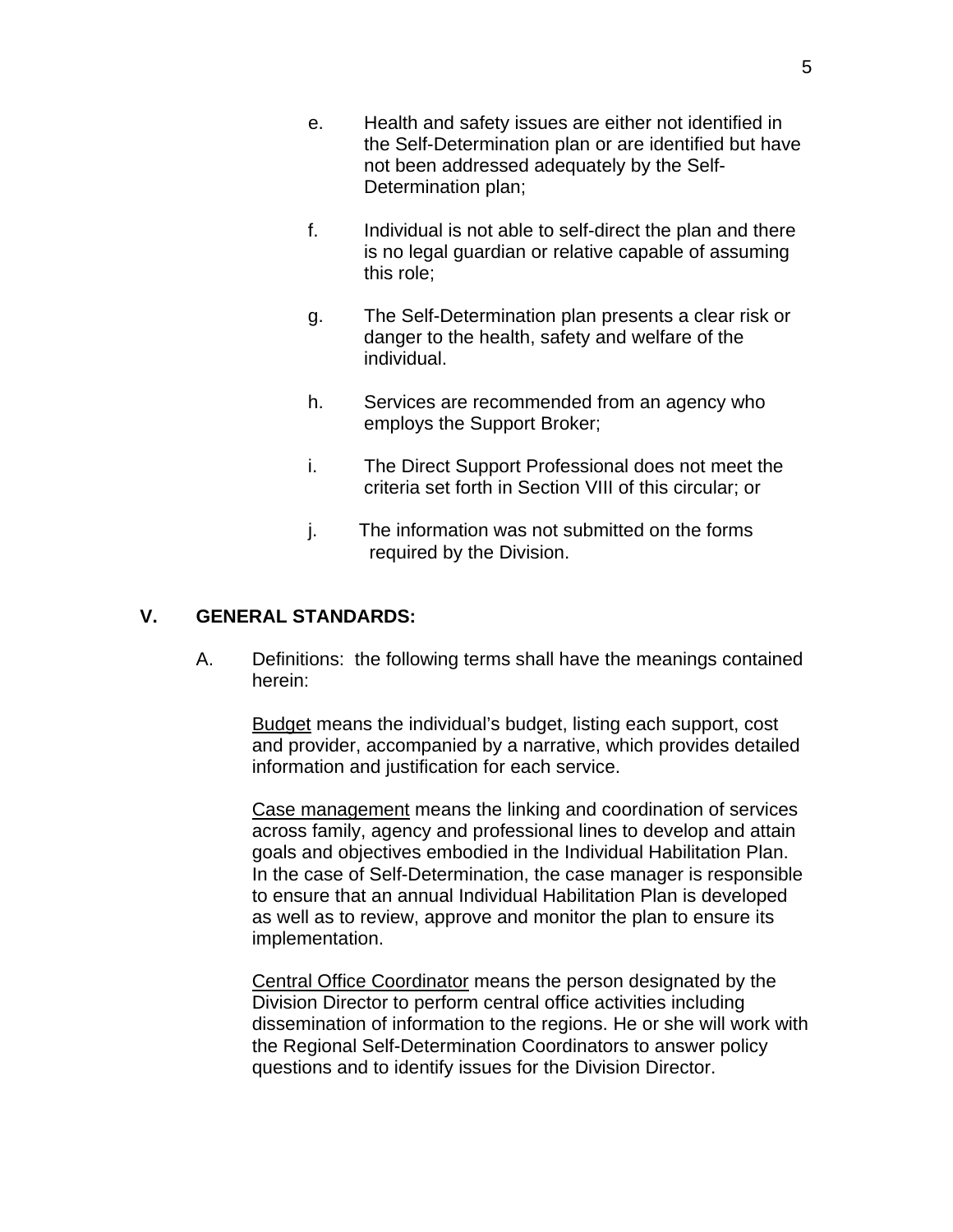Community Care Waiver means a program which allows the Division to claim reimbursement for a portion of the cost of residential, day program, and some related services when they are provided to a person who is eligible for Division services and is also Medicaid eligible. The services must be provided in conjunction with the individual's IHP.

Direct Support Professional is an Individual Assistant who is at least eighteen (18) years old, hired by the individual to perform certain daily tasks for the individual with a developmental disability and must meet the criteria established in Section VIII of this circular.

Division means the Division of Developmental Disabilities.

The Elizabeth M. Boggs Center on Developmental Disabilities (The Boggs Center) is the agency federally designated by the administration on Developmental Disabilities of the Administration for Children and Families, U.S. Department of Health and Human Services. The Boggs Center promotes a community based, capacity-building approach to the delivery of health care and community supports for people with developmental disabilities.

Fiscal Intermediary means an individual or agency contracted by the Division to manage the individual's budget and pay vendors, support providers and the Support Broker and act as employer of record for Direct Support Professionals not affiliated with an agency.

Assistant Director (AD) means the Division staff member with administrative authority over all services with individualized budgets.

Interdisciplinary Team (IDT) means an individually constituted group responsible for the development of a single, integrated IHP. The team shall consist of the person receiving services, the legal guardian, the parents or family member (if the adult desires that the parent or family member be present), those persons who work most directly with the individual served, and professionals and representatives of service areas who are relevant to the identification of the individual's needs and the design and evaluation of programs to meet them.

New Jersey Council on Developmental Disabilities means the federally mandated state planning and advisory board composed of members appointed by the Governor.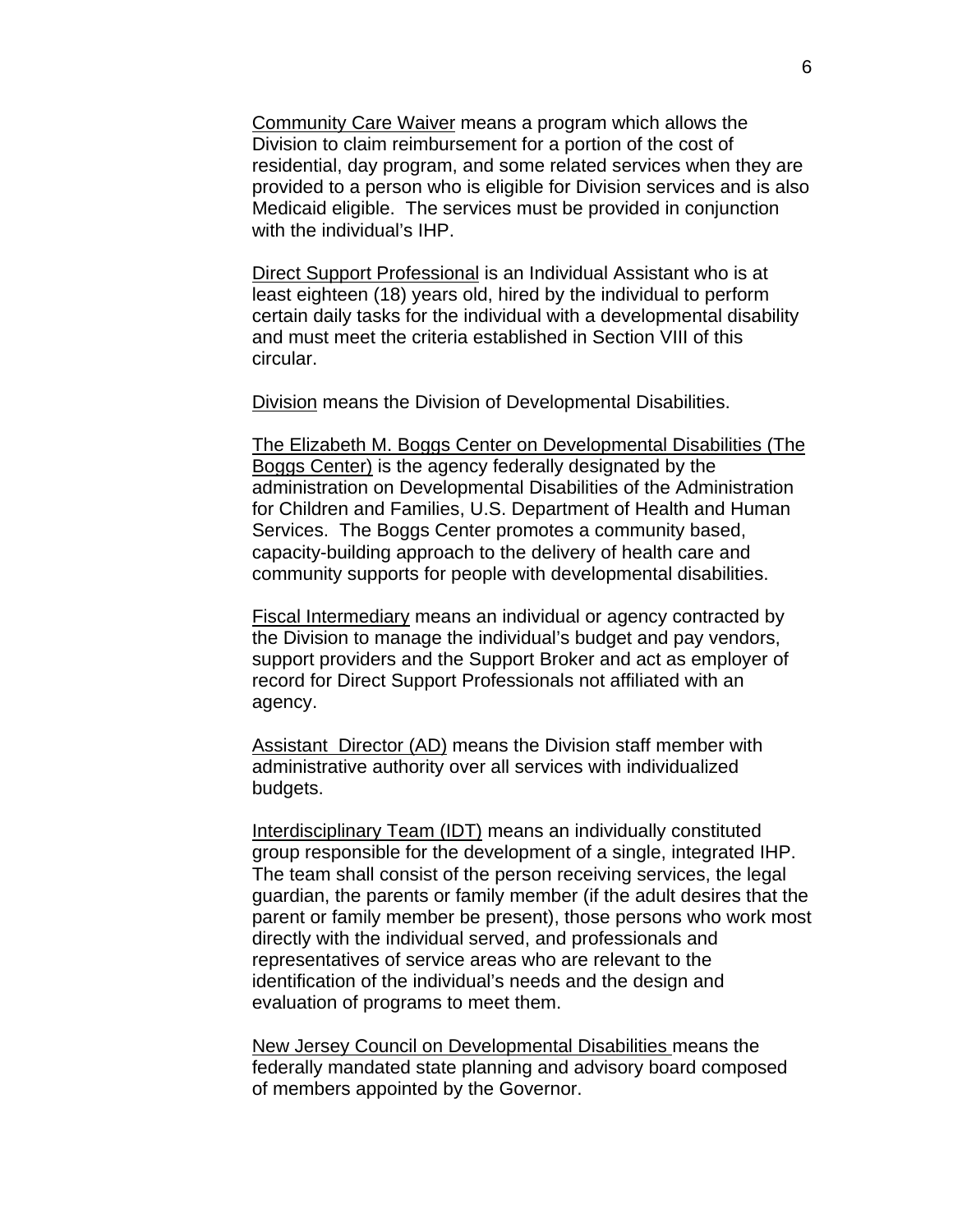New Jersey Housing, Mortgage Finance Agency (HMFA) is the state agency responsible for educating citizens and making homeownership and housing opportunities available to New Jersey residents in order to improve their living conditions and other quality of life issues.

"Parent" means the natural, adoptive or step-parent of a child.

Protected Health Information means individually identifiable health information created or received by the Division which is transmitted or maintained by electronic media or transmitted or maintained in any other form or medium. PHI includes oral, written or electronic information.

Regional Self-Determination Coordinator (RSDC) means the Division staff in each community services regional office responsible for coordinating all activities relating to Self-Determination for the region. The RSDC facilitates communication through the individual, his or her broker, the Fiscal Intermediary and the Division including the assigned Division case manager. The RSDC also arranges the review committee for the region, assists with negotiations of the budget on behalf of the Division and submits to the AD for final approval the recommended budget after receipt from the Support Broker.

Self-Determination Plan means the documents required by the Division in order to approve an individual to participate in Self-Determination. For individuals participating in Self-Determination, the plan shall be considered the Service Plan as required by *N.J.S.A.* 30:6D-10. These documents include but are not limited to:

- Essential Lifestyle Plan
- Plan Signature Page
- Resource Form
- Full Financial Disclosure
- Line Item Budget
- Budget Narrative/Budget Justification
- Budget Sign Off Sheet
- New Support Broker Contract
- Community Care Waiver Sign-Off Form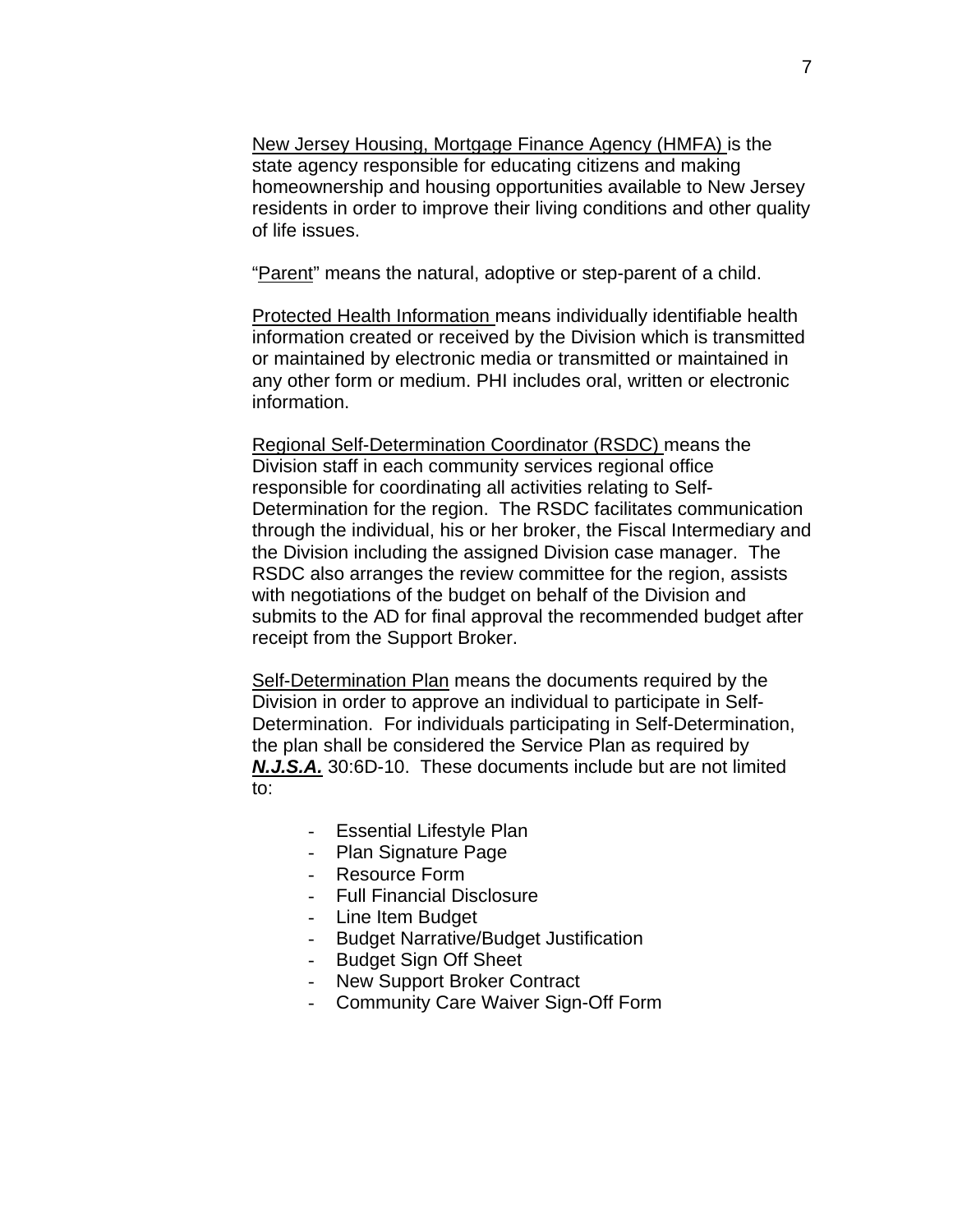Self-Determination means a service delivery system which allows an individual with developmental disabilities, in conjunction with his or her legal guardian, if any, family and selected friends to identify appropriate services and supports and determine how an individual budget, as well as personal, family and community resources, can be used to develop a service plan. Self-Determination is based upon the principles of freedom to plan one's own life, authority to utilize and manage resources, build one's own support system and responsibility to contribute back to the community and the appropriate stewardship of public funds.

Support Broker means a person or agency hired by the individual, his or her legal guardian or family to assist in preparing a Self-Determination plan and budget of supports and resources and to assist in the coordination of supports. The Support Broker shall assist the individual, his or her legal guardian and/or family in obtaining all approved supports and resources. The individual shall not be an employee of the Department of Human Services and shall meet the requirements set forth in Section VII of this circular. The individual, parent, spouse or the legal guardian of the individual can act as an unpaid support broker.

Support Circle means those persons chosen by an individual and family to assist in mapping out the desired future of the individual, identifying the supports necessary for that desired outcome and working to develop those supports. The members of the support circle may provide some of the supports identified for the individual.

- B. In an effort to provide fairly for all individuals served, it is recognized that Division appropriations for Self-Determination need to be applied across the State and across the entire fiscal year. Furthermore, planning and judgment are necessary and appropriate on a case-by-case basis to ensure that appropriations are not dissipated in an effort to meet the extraordinary needs of one individual to the detriment of the rest of the population who could benefit from Self-Determination.
- C. All fiscal resources available to the individual shall be disclosed to the Division and considered in developing the Self-Determination plan.
- D. The Division recommends but does not require the use of a support circle in developing the Self-Determination plan.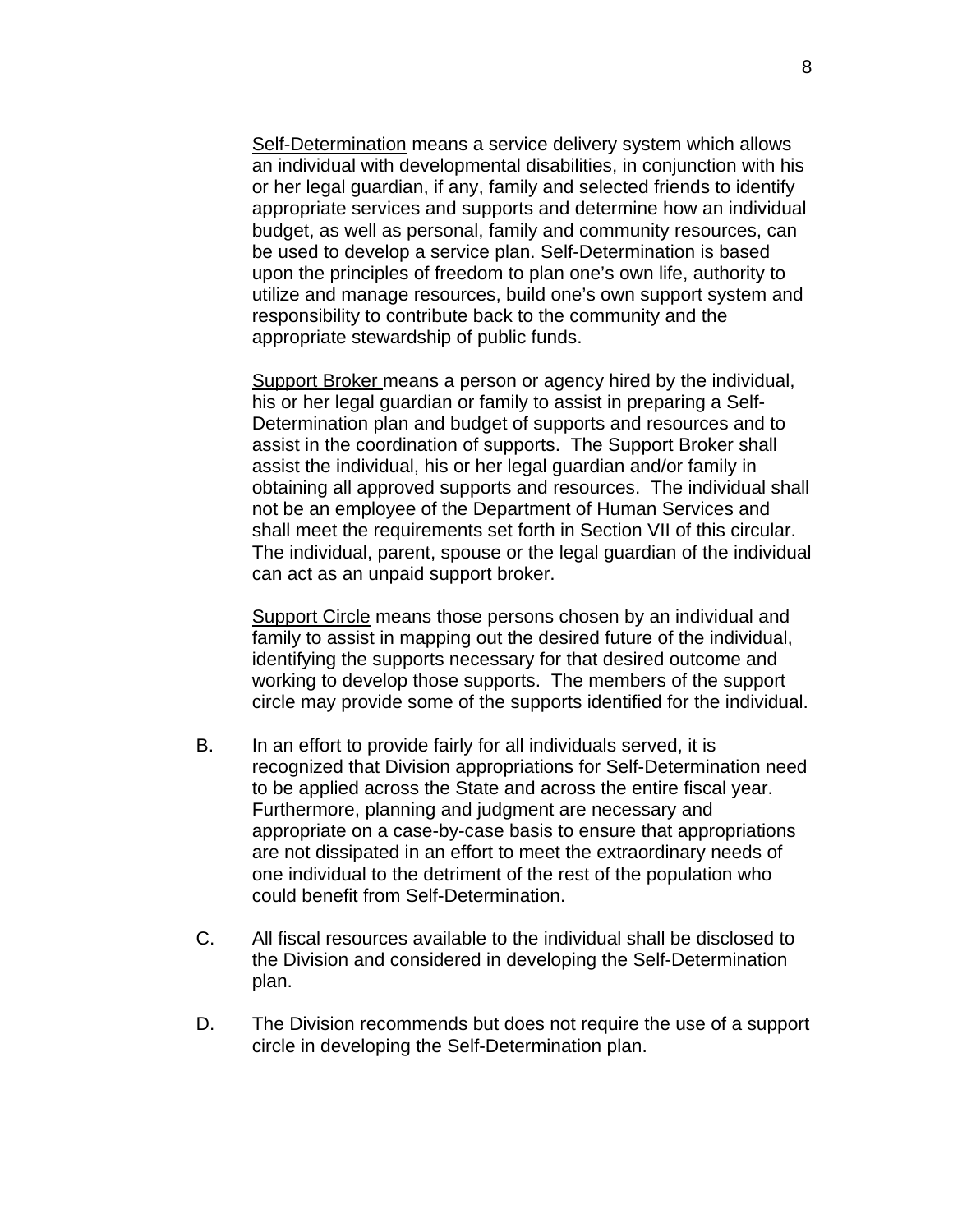E. The Division shall evaluate the implementation and operation of the Self-Determination plan. Failure of an individual or his or her legal guardian to comply with the Self-Determination plan or failure to use funds in the manner provided in the Self-Determination plan may result in the termination of the individual's funding from DDD for participation in Self-Determination.

## **VI. PROCEDURES**

- A. Support Broker Services
	- 1. A list of Support Brokers is available from the Boggs Center and is included in the information package provided by the Division.
	- 2. When hiring a Support Broker, the individual or his or her legal guardian must sign a written agreement with the Support Broker outlining the duties the Support Broker will perform and the rate of pay. The Division shall provide funds for Support Broker services only after receipt of the written agreement.
	- 3. The Support Broker shall not receive more compensation than the annual limit established by the Division Director. A Support Broker shall be paid once a month for services rendered during the previous month.
	- 4. A copy of the written agreement shall be sent to the RSDC for review to ensure compliance with this section of the circular.
	- 5. The services of the Support Broker may be terminated immediately for cause, i.e. abuse, neglect, breach of confidentiality.
	- 6. A Support Broker shall be self-employed or shall be employed by an agency that serves as the employer of record. In addition, the Support Broker shall:
		- a. Be eighteen (18) years or older;
		- b. Have the ability to read and write English sufficiently to perform the duties of the Support Broker as defined by the terms of the agreement between the individual and the Support Broker;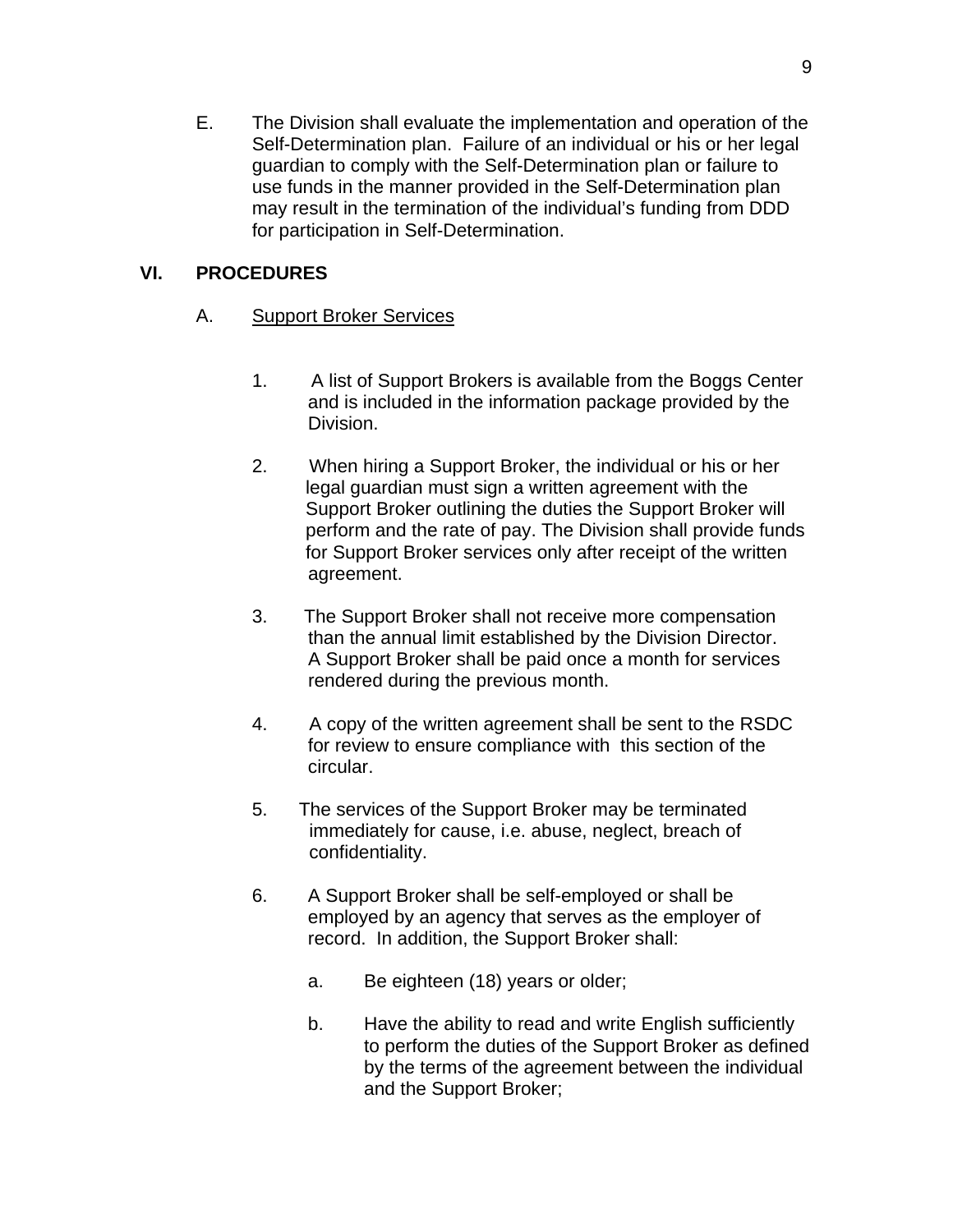- c. Have a demonstrated ability to perform the functions of the job as determined by the hiring individual or legal guardian. Services to be performed are reflected in the individualized written agreement for service;
- d. Have at least one year of experience working with, for, or on behalf of individuals with a developmental disability;
- e. Complete an orientation and ongoing education for Support Brokers, approved by the Division;
- f. Serve at the will of the individual or legal guardian. The services of the Support Broker may be terminated with thirty (30) days notice by either party;
- g. Not be an employee of the Division or of the Department of Human Services;
- h. Not be a Division case manager. Agencies under contract with the Division to provide case management services may not provide Support Broker services to the same individuals;
- i. Not be a person receiving services from the Division. The individual or his or her legal guardian may choose to develop the Self-Determination plan without benefit of a Support Broker;
- j. Not refer themselves as providers of services for individuals for whom they serve as Support Broker.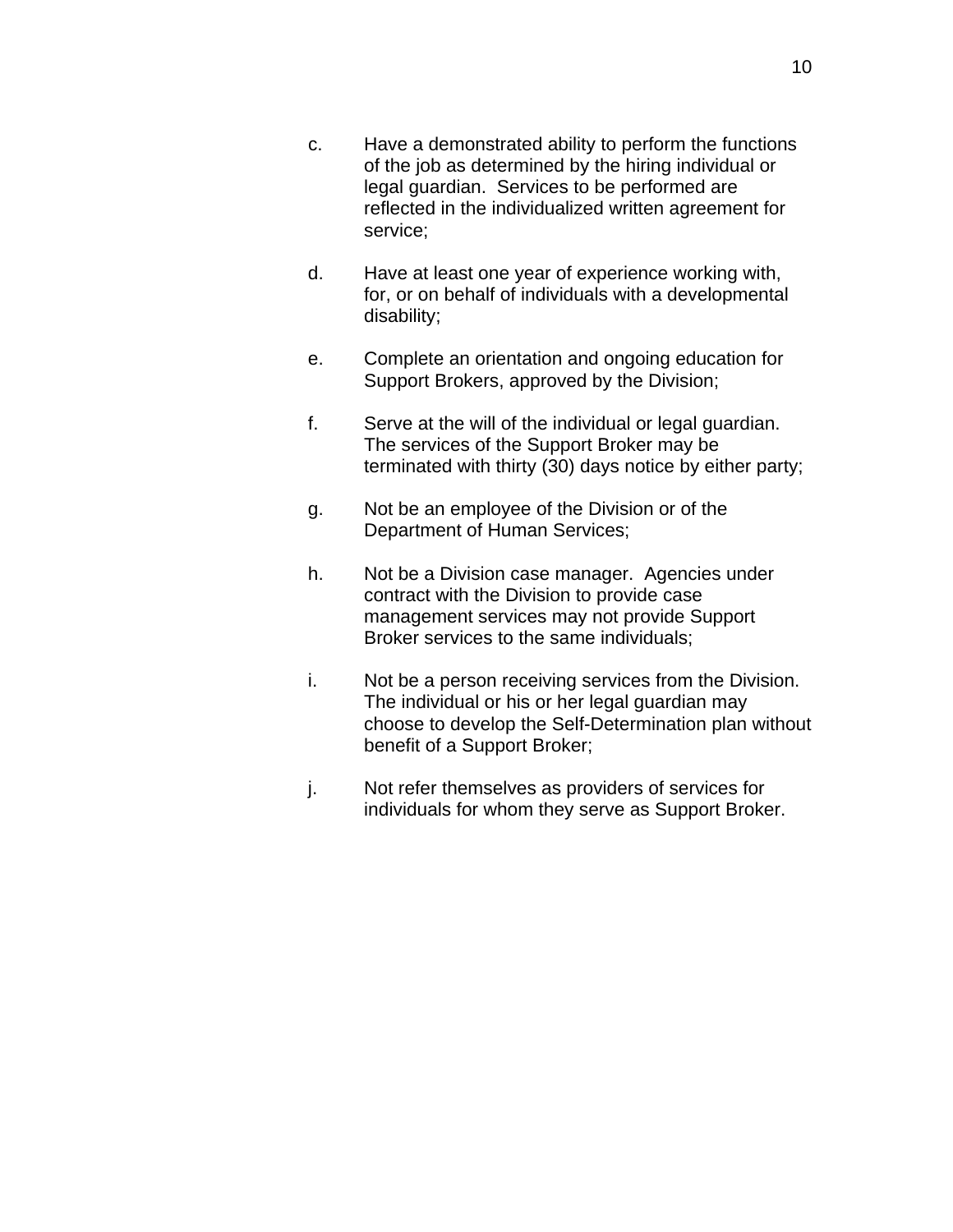7. To avoid any real or perceived conflict of interest, the Support Broker shall not refer the individual or his or her legal guardian to any supports provided by any agency which employs the Support Broker or with whom the Support Broker is under contract. The individual or his or her legal guardian may apply for a Waiver of Support Broker Service to the Regional Administrator if the Support Broker provides a support required by a Self-Determination plan to the individual or his or her legal guardian that would not be otherwise available in the area where the individual resides.

Suggested guidelines for the responsibilities to be assigned to the Support Brokers appear in Section VI.

#### B. Development and Approval of Self-Determination Plan and Budget

- 1. The individual or his or her legal guardian and Support Broker must develop a Self-Determination plan that meets the requirements of this circular. The Self-Determination plan shall contain a budget that is reasonable to meet those needs. Resources from the Division must be within established guidelines. Each Self-Determination plan shall be authorized for a twelve-month period and must be resubmitted for approval no less than sixty (60) days prior to the end of the previous budget period.
- 2. Once the RSDC receives the completed Self-Determination plan, he or she shall contact the individual, or his or her legal guardian, Support Broker, case manager and interested family members and schedule the Self-Determination Plan Review Team meeting. The annual Self-Determination Plan Review Meeting constitutes an IHP meeting and the case manager attends and participates in this review.
- 3. Self-Determination plans may be renewed annually without a full Plan Review Team Meeting. The RSDC and the case manager will determine if a meeting is needed.
- 4. After the team reviews and accepts the Self-Determination plan, it shall be submitted to the AD for final approval.
- 5. A Self-Determination plan shall not be deemed approved until final approval is obtained from the AD.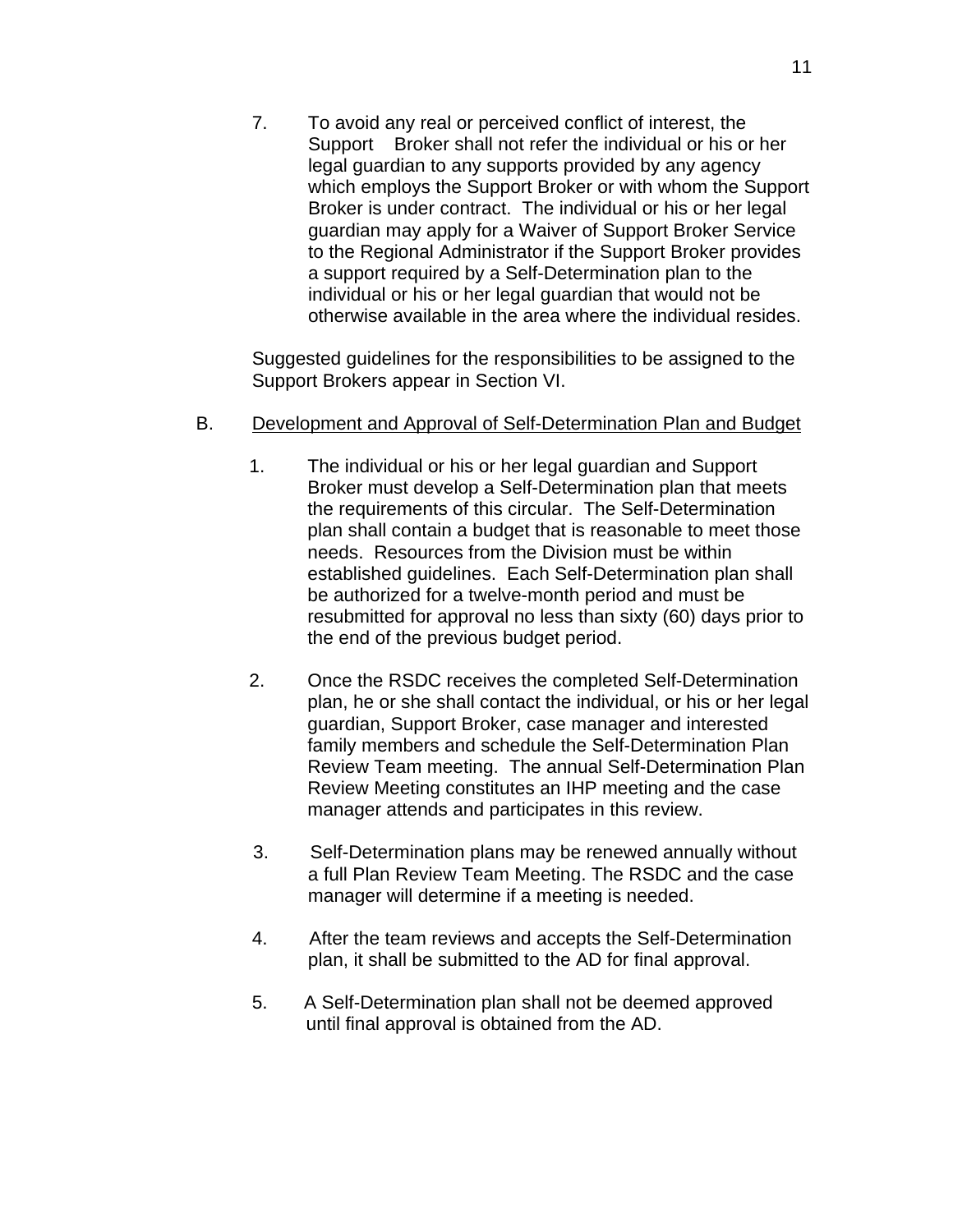- 6. The RSDC, on behalf of the AD, shall notify the individual, his or her legal guardian, case manager and Support Broker of final approval and confirm in writing the total costs approved and the time period of the Self-Determination plan.
- 7. The Division shall send a copy of the approved Self-Determination plan to the Fiscal Intermediary.

### C. Fiscal Intermediary Services

- 1. Upon receipt of the individual's approved Self-Determination plan, the Fiscal Intermediary shall send the individual or his or her legal guardian all of the necessary forms, mailing labels and billing stickers needed for the Fiscal Intermediary to pay for the supports and services outlined in the Self-Determination plan. Detailed instructions on how to submit bills to the Fiscal Intermediary will be included in the package of materials.
- 2. If the individual's approved Self-Determination plan indicates that he/she will be hiring his/her own Direct Support Professional(s) directly, the Fiscal Intermediary shall serve as the employer of record. The Fiscal Intermediary shall send the individual or his or her legal guardian application packages for hiring Direct Support Professionals. The Fiscal Intermediary shall conduct criminal background checks for all Direct Support Professionals who are not affiliated with an agency.
- 3. To avoid any real or perceived conflict of interest, the Fiscal Intermediary shall not be a provider of direct supports and services for any individual in Self-Determination.

#### D. Disapproval of Self-Determination Plan and Budget

- 1. A Self-Determination plan shall be disapproved for any reason contained in Section IV of this circular.
	- 2. Disapproved Self-Determination plans may be revised and resubmitted until the Self-Determination plan is approved but the time period to resubmit shall end one (1) year after the first written notice of disapproval.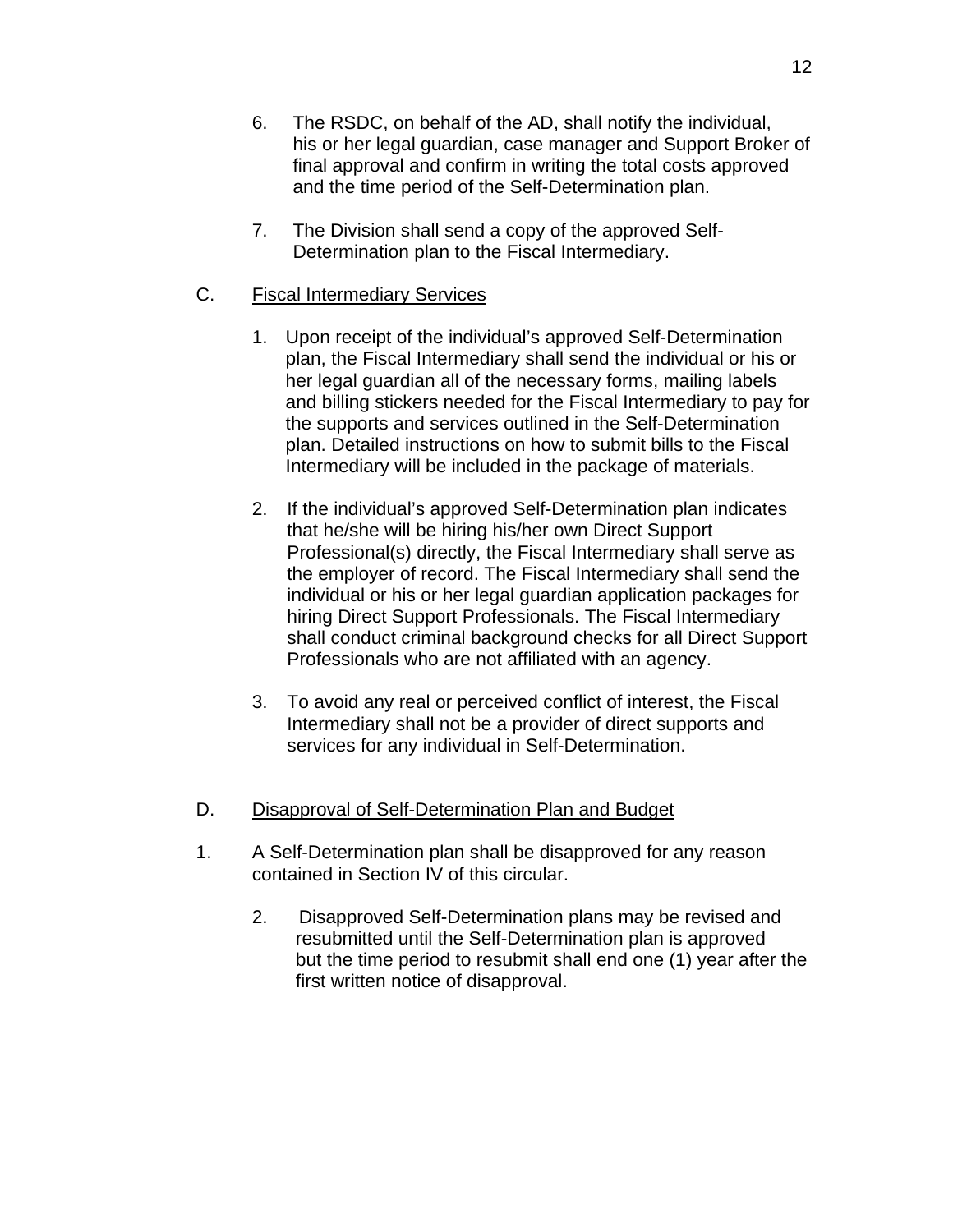## E. Waivers to Allowable Cost Guidelines

- 1. Requests for waivers to specific allowable costs guidelines may be submitted to the AD through the RSDC by the individual, his or her legal guardian or support broker. The request shall be in writing and shall
	- a. Set forth all reasons why the specific line item(s) of the budget should be allowed to exceed the established limits.
	- b. Provide all documents which support the waiver request.
- 2. The AD shall only grant a waiver if the waiver establishes extraordinary circumstances that require a specific line item(s) of the budget to exceed the amount established in the most current Allowable Costs Guidelines. To establish extraordinary circumstances, the waiver request must demonstrate that the individual's basic need requirements for food, clothing, shelter, personal care and/or supervision, require additional funding.
- 3. The AD shall render his or her written determination within ten (10) working days of receipt of the request for a waiver and shall notify the individual or his or her guardian, case manager, Support Broker, and RSDC.
- 4. If a waiver is not granted, the individual or his or her legal guardian or Support Broker may submit a revised budget.
- 5. If an individual's monthly recurring household expenses exceeded the Allowable Cost Guidelines as of December 1, 2003, he or she will not be required to submit a waiver.
- F. Budget Modifications-Approved Self-Determination plans may be modified. All budget modification requests shall be made on a form provided by the Division.
	- 1. Budget modifications requesting additional funds must be for emergencies only and will require AD approval.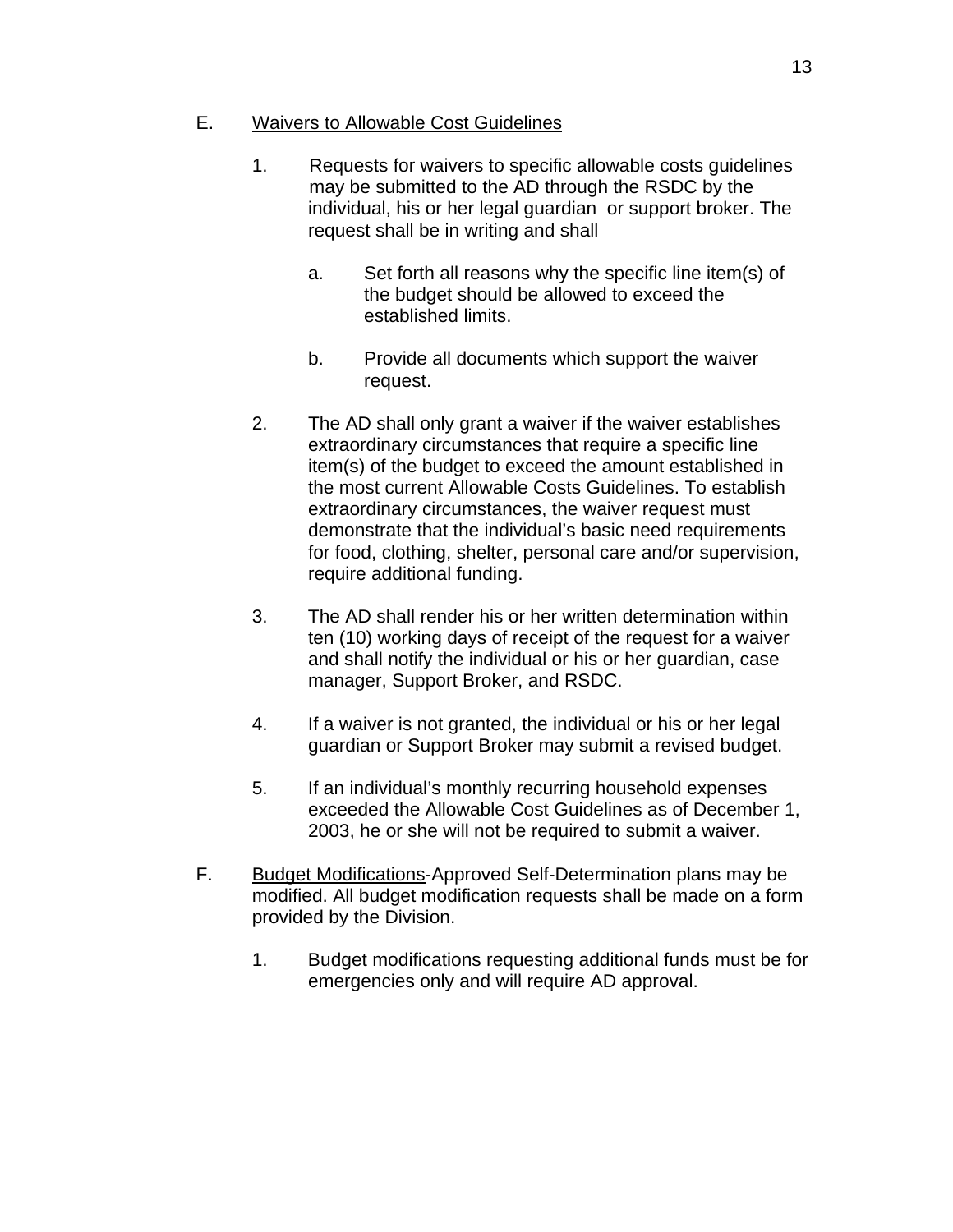2. All budget modifications requested by an individual, or his or her legal guardian or Support Broker shall be coordinated by the RSDC through a budget modification form. Budget modifications may transfer funds between line items of the budget. A maximum of four (4) budget modifications may be submitted for approval during the individual's Self-Determination plan year.

#### G. Annual Review

- 1. Renewal of a Self-Determination plan requires the same documents as the initial Self-Determination plan.
- 2. The renewal Self-Determination plan shall be submitted to the RSDC no less than sixty (60) days prior to expiration of the existing Self-Determination plan.
- 3. If the renewal Self-Determination plan is not submitted prior to the expiration date, the most recently expired Self-Determination plan (minus all budget modifications that may have been approved throughout the year) shall be renewed.

#### **VII. SUGGESTED GUIDELINES FOR DEVELOPING A WRITTEN CONTRACT BETWEEN A PARTICIPANT AND SUPPORT BROKER:**

- 1. The individual and/or his or her legal guardian should evaluate the ability of the Support Broker to carry out the Self-Determination plan in light of the Support Broker's workload, expertise, training and geographic location to the consumer. Any changes in the Support Broker's geographic location should be disclosed to the Self-Determination participant and their family.
- 2. Any agreements between a participant and the participant's chosen Support Broker shall be delineated in a written contract. Support Broker contracts should be developed based on the unique needs and desires of the Self-Determination participant and their family, i.e. frequency of telephone contacts and visits.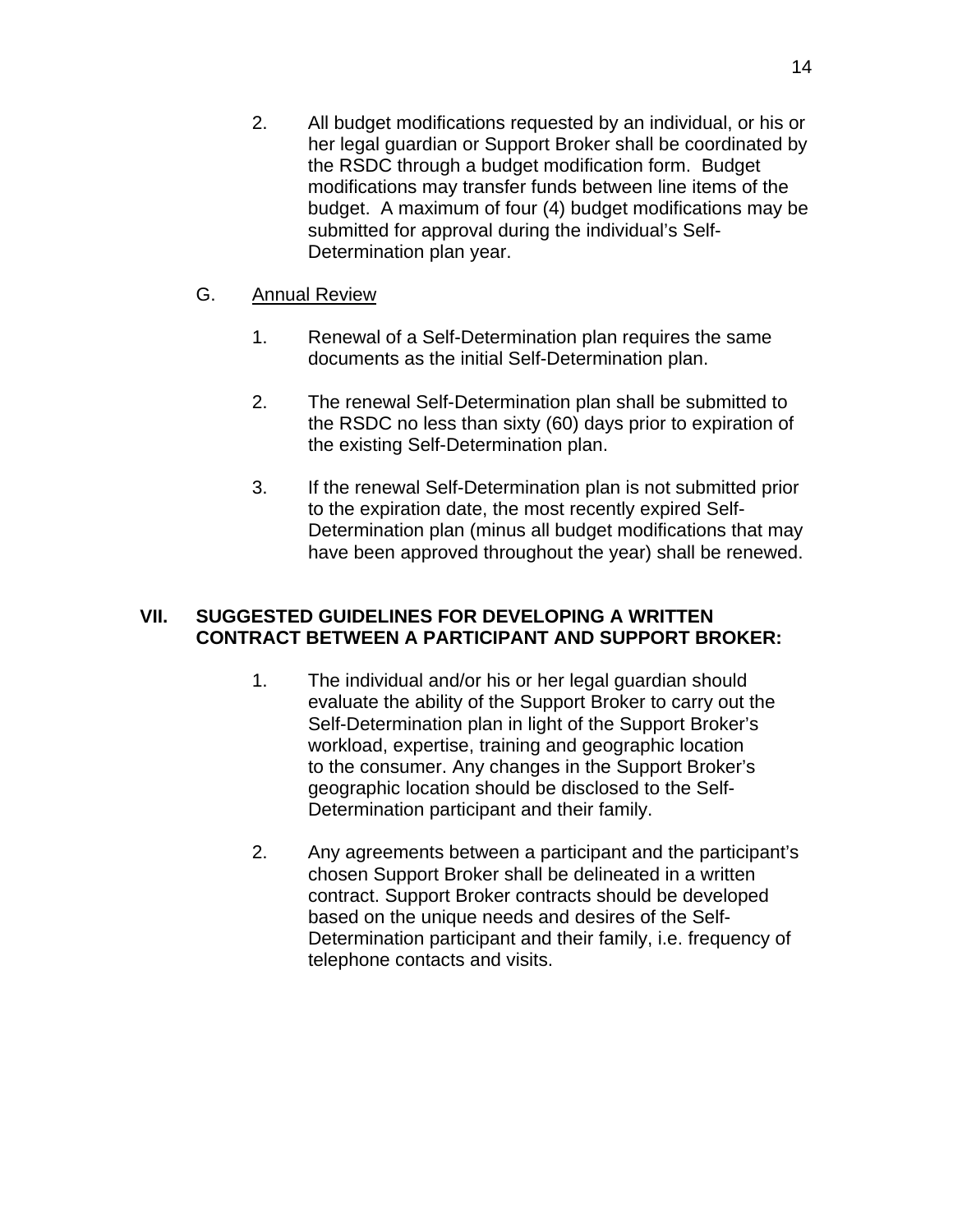Suggested responsibilities that should be included in the contract are as follows:

- a. Maintaining the confidentiality of an individual's protected health information.
- b. Developing and coordinating the individual's Self-Determination plan.
- c. Submitting a Self-Determination plan to the Division for approval.
- d. Attending the IHP and the Self-Determination plan review meeting.
- e. Implementing the Self-Determination plan, which includes but is not limited to negotiating prices, developing and issuing contracts or agreements with providers of goods and services and sending copies of the contracts and agreements to the Fiscal Intermediary.
- f. Developing a job description for a Direct Support Professional where needed and assisting the individual or his or her legal guardian in the recruiting, interviewing, training, discharging processes.
- g. Visiting the individual at least quarterly and contacting the individual or his or her legal guardian and his or her case manager at least once a month.
- h. Advocating for the individual in the implementation of the services outlined in the Self-Determination plan.
- i. Advising case managers on issues such as a change in the services outlined in the Self-Determination plan, the individual's health, in service providers, or on any unusual incidents that may have occurred.
- j. Preparing budget modifications.
- k. Monitoring the budget to ensure against overspending in individual line items and taking corrective action as needed.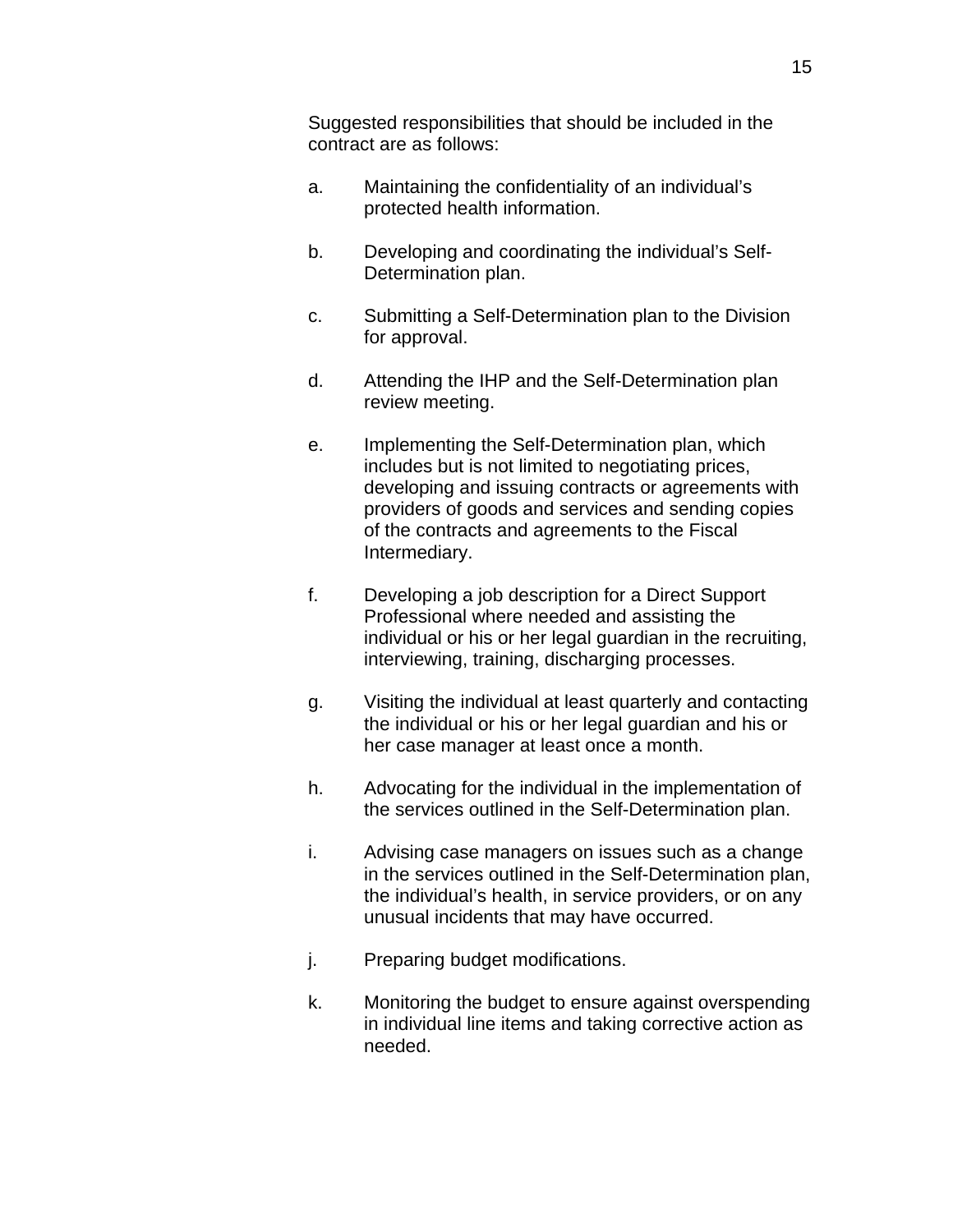- m. Including any other issues important to individual's needs in the contract.
- n. Arranging for his or her own personal criminal background check.

#### **VIII. REQUIREMENTS FOR DIRECT SUPPORT PROFESSIONALS**

Direct Support Professionals are employed by the Fiscal Intermediary or provider agency. Direct Support Professionals shall:

- a. Be at least eighteen (18) years old with the ability to meet the needs identified in the written job description;
- b. Be subject to a criminal background check;
- c. Be subject to a drug and alcohol screening;
- d. Possess a valid driver's license, if driving is required by the Self-Determination plan;
- e. Provide a copy of his or her driver's record, if driving is required;
- f. Provide two (2) references from his or her most recent employers, internships or supervised volunteer experience;
- g. Attend a mandatory orientation approved by the Division;
- h. Complete any additional training required by the individual or his or her legal guardian; and
- i. Not be a Division employee.

Kunto. Rday

\_\_\_\_\_\_\_\_\_\_\_\_\_\_\_\_\_\_\_\_\_\_\_\_\_

 Kenneth W. Ritchey Assistant Commissioner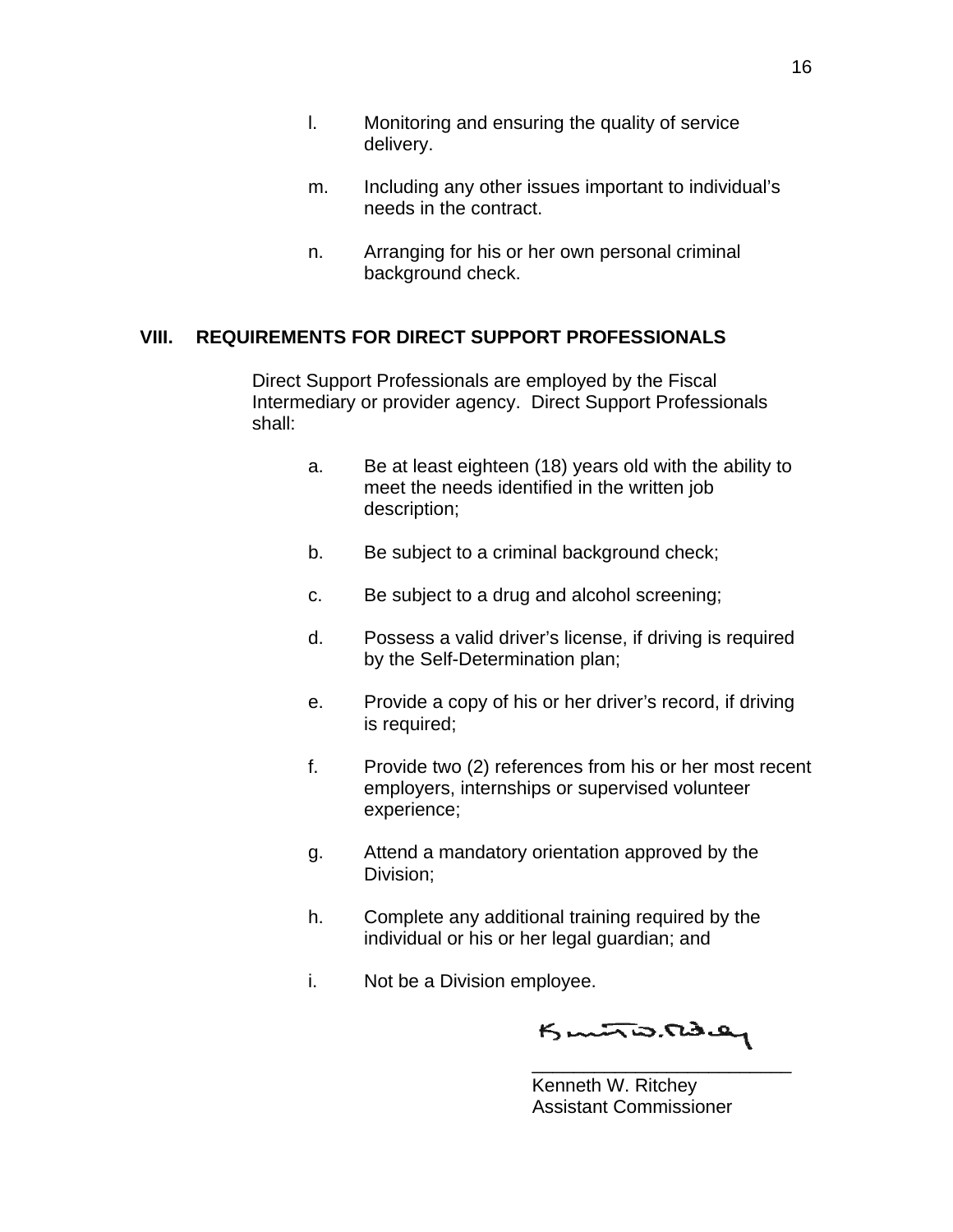#### **CHECKLIST Self-Determination Plan**

|                            | The following items are attached for the proposed Plan review for                                                                                                                                                                                                                                                                          |
|----------------------------|--------------------------------------------------------------------------------------------------------------------------------------------------------------------------------------------------------------------------------------------------------------------------------------------------------------------------------------------|
|                            | Plan Signature page (Top: who was involved in developing the<br>plan)<br>(Bottom: to be signed at the review meeting)                                                                                                                                                                                                                      |
|                            | Resource Form (include all pages with current resources AND<br>updated annually)                                                                                                                                                                                                                                                           |
|                            | Full Financial Disclosure (Include wages, income from interest,<br>dividends and other assets including trusts. Income from self-<br>employment, business, property, pension benefits and annuities.<br>Other sources of income. Please attach verification such as W2,<br>Social Security Benefits letter, or copy of income tax return.) |
|                            | Lease/Rental Agreement                                                                                                                                                                                                                                                                                                                     |
|                            | Room and Board Agreement                                                                                                                                                                                                                                                                                                                   |
|                            | <b>Essential Lifestyle Plan</b>                                                                                                                                                                                                                                                                                                            |
|                            | <b>Budget Narrative/Justification</b><br><b>Staff Schedule</b><br><b>Other State Resources Disclosed</b>                                                                                                                                                                                                                                   |
|                            | Line Item Budget ( <b>MUST be on the current DDD form only</b> )                                                                                                                                                                                                                                                                           |
|                            | Copy of Vehicle Lease (If applicable)                                                                                                                                                                                                                                                                                                      |
|                            | Copy of Vehicle Insurance Policy (If applicable)                                                                                                                                                                                                                                                                                           |
|                            | <b>Waiver and Supporting Documentation (If Applicable)</b>                                                                                                                                                                                                                                                                                 |
| $\mathcal{L}^{\text{max}}$ | <b>Budget Sign-Off Form</b>                                                                                                                                                                                                                                                                                                                |
|                            | <b>New Support Broker Contract</b>                                                                                                                                                                                                                                                                                                         |
|                            | DATE: _____________________                                                                                                                                                                                                                                                                                                                |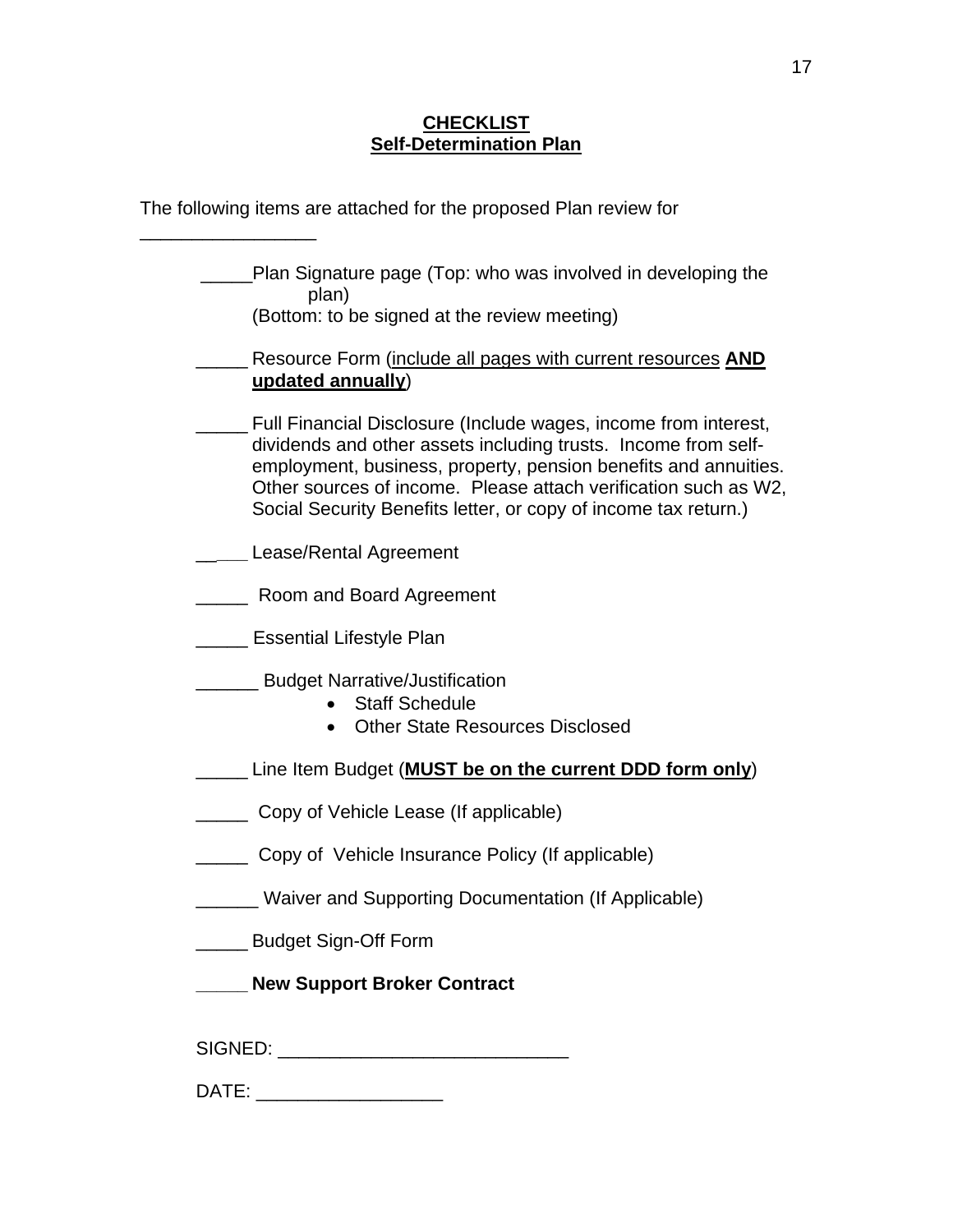## SELF-DETERMINATION **LIST OF CURRENT RESOURCES**

|                              | FEDERAL FINANCIAL BENEFITS: (Please attach verification such as benefit<br>statement from Social Security) |                                                             |  |
|------------------------------|------------------------------------------------------------------------------------------------------------|-------------------------------------------------------------|--|
|                              | _____ SSI Monthly Amount: \$_______________ Annual Amount: \$____________                                  |                                                             |  |
|                              | _____ SSA Monthly Amount: \$_______________ Annual Amount: \$____________                                  |                                                             |  |
|                              | _____ SSDI Monthly Amount: \$_______________ Annual Amount: \$____________                                 |                                                             |  |
|                              | ____ Please List Other Income: (RR Retirement, VA Benefits, etc.)                                          |                                                             |  |
|                              | ________________________________ Monthly Amount: \$__________________ Annual<br>Amount: \$_____________    |                                                             |  |
|                              | Amount: \$                                                                                                 |                                                             |  |
| <b>Representative Payee:</b> |                                                                                                            |                                                             |  |
|                              | Total Federal Benefits: \$                                                                                 | <u> 1989 - Johann Stoff, amerikansk politiker (d. 1989)</u> |  |
|                              | <b>OTHER INDIVIDUAL INCOME (NET):</b> Include wages, income from interest,                                 |                                                             |  |

dividends and other assets including trusts. Income from self-employment, business, property, pension benefits and annuities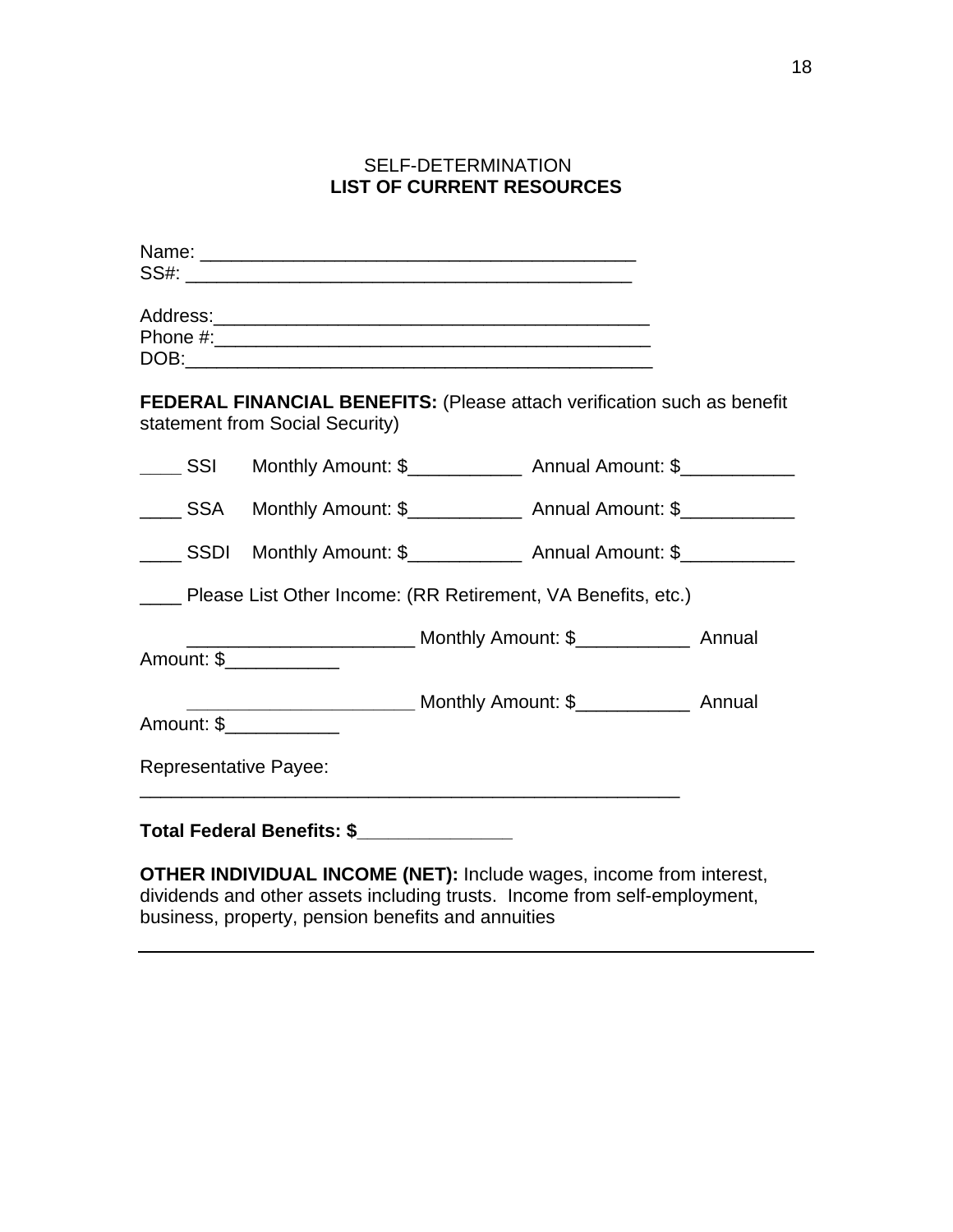| Annual Amount: \$__________________                                                                                                                      |  |
|----------------------------------------------------------------------------------------------------------------------------------------------------------|--|
| Annual Amount: \$__________________                                                                                                                      |  |
| Annual Amount: \$_________________                                                                                                                       |  |
| Total Other Income: \$                                                                                                                                   |  |
| Total Federal Benefits and Other Income: \$                                                                                                              |  |
| All documentation of current financial resources must                                                                                                    |  |
| be attached.                                                                                                                                             |  |
|                                                                                                                                                          |  |
|                                                                                                                                                          |  |
|                                                                                                                                                          |  |
|                                                                                                                                                          |  |
|                                                                                                                                                          |  |
| <b>MEDICAL INSURANCE INFORMATION:</b><br>Policy Holder: Management Collection and Collection and Collection and Collection and Collection and Collection |  |
| Notes about Medical Insurance:                                                                                                                           |  |

\_\_\_\_\_\_\_\_\_\_\_\_\_\_\_\_\_\_\_\_\_\_\_\_\_\_\_\_\_\_\_\_\_\_\_\_\_\_\_\_\_\_\_\_\_\_\_\_\_\_\_\_\_\_\_\_\_\_\_\_\_\_\_\_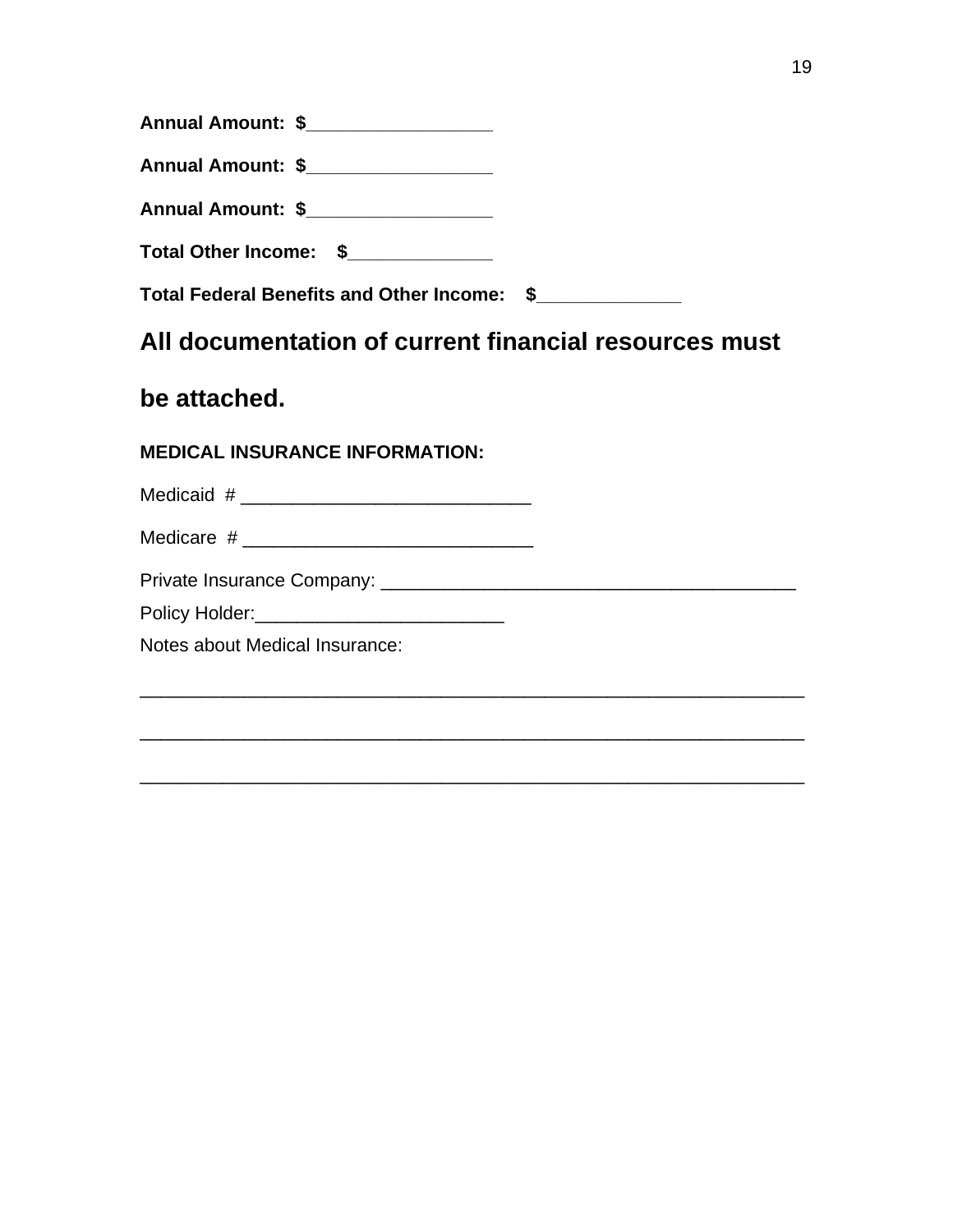## **COMMUNITY PROGRAM SUPPORTS:**

| <b>EXISTING RESOURCES</b>                                                     | LEVEL OF SERVICE MONTHLY                                                                                              |
|-------------------------------------------------------------------------------|-----------------------------------------------------------------------------------------------------------------------|
| Personal Care Attendant Services paid by<br>Medicaid.                         |                                                                                                                       |
| Home Health Aide paid by Medicaid<br>(Through a certified home health agency) |                                                                                                                       |
| In home nursing services paid by<br>Medicaid.                                 |                                                                                                                       |
| Medicaid Model Waiver I, II, III                                              |                                                                                                                       |
| In-Home Nursing Services provided<br>through Private Insurance                |                                                                                                                       |
| <b>PASP-Personal Assistance Services</b><br>Program                           |                                                                                                                       |
| Personal Preference Program                                                   | <u> 1990 - Johann Barn, mars ann an t-Amhain an t-Amhain an t-Amhain an t-Amhain an t-Amhain an t-Amhain an t-Amh</u> |
| <b>Food Stamps</b>                                                            |                                                                                                                       |
| Section 8                                                                     |                                                                                                                       |
| Other:                                                                        |                                                                                                                       |

\_\_\_\_\_\_\_\_\_\_\_\_\_\_\_\_\_\_\_\_\_\_\_\_\_\_\_\_\_\_\_\_\_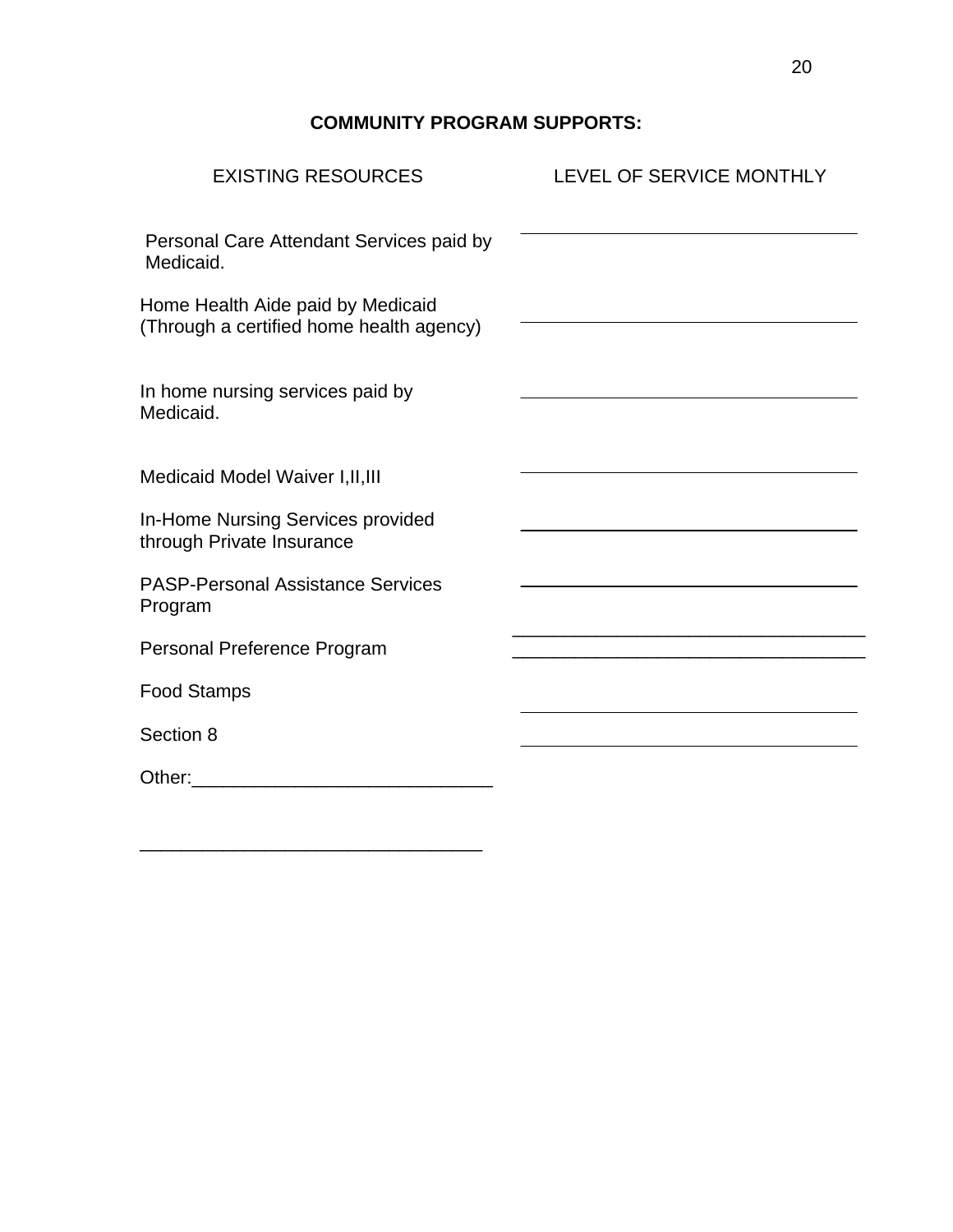# **CERTIFICATION:**

I certify that the information on this form is correct and complete.

| Individual's Signature:                                                                                                               |                       |  |
|---------------------------------------------------------------------------------------------------------------------------------------|-----------------------|--|
| Date: _____________                                                                                                                   |                       |  |
| Name (Print):                                                                                                                         |                       |  |
|                                                                                                                                       |                       |  |
| Parent(s) Signature: (If appropriate):                                                                                                |                       |  |
| Name (Print):                                                                                                                         | Date: _______________ |  |
|                                                                                                                                       |                       |  |
| Guardian's Signature: (If appropriate):                                                                                               |                       |  |
| <u> 2000 - Jan James James Jan James James James James James James James James James James James James James Jam</u><br>Name (Print): | Date: ______________  |  |
|                                                                                                                                       |                       |  |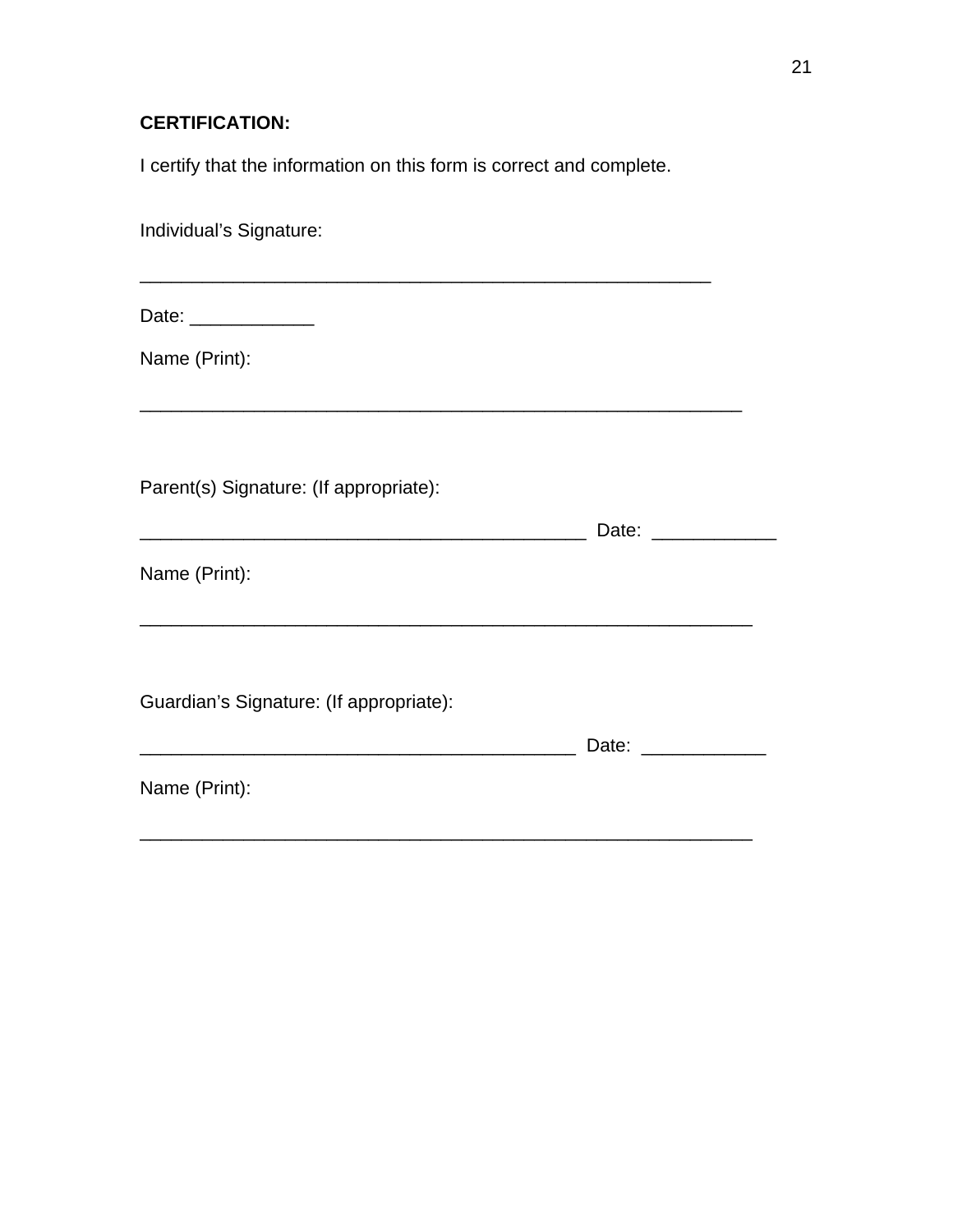#### **BUDGET SIGN OFF**

Check one of the following:  $\Box$ Modification  $\Box$ Renewal

- Self-Determination is based on the principles of Freedom, Authority, Support and Responsibility. In agreeing to participate in Self-Determination, the individual or his or her legal guardian accepts the risk inherent in the opportunity to determine the services to be provided and exercise these principles.
- If the eligible individual is not capable of self-direction and assuming responsibility for the plan, budget and implementation then a legal guardian must be willing to assume the overall responsibility and risk for the plan and budget. They should either reside with the individual or maintain a significant presence. For a legal guardian to effectively complete their responsibilities, they must be able to provide impartial supervision and management of the services received by the individual. If this applies, this individual needs to sign below. (Legal Guardian Signature)
- The health and safety of the individual is important and must be ensured when designing supports and services. The Division will not approve a plan which Division staff believes represents an obvious danger or serious risk of harm to the health, safety and welfare of the individual.
- The individual or his or her legal guardian shall make available all current benefits for which he or she may be eligible including but not limited to Medicare, Medicaid, State and Federal benefits and any third party support pursuant to statute, rule, order or by contract as well as any personal resources from wages, investments or other sources.
- Failure of an individual or legal guardian to comply with the plan, or to use funds in a manner other than that provided in the plan, may result in the termination of the individual's participation in Self-Determination.
- The amount of funds approved by the Division for the individual is the sum total of funds available for the year. If an emergency arises, an individual may request a budget modification.

Participant Signature:

Name:

| Date: the contract of the contract of the contract of the contract of the contract of the contract of the contract of the contract of the contract of the contract of the contract of the contract of the contract of the cont |  |
|--------------------------------------------------------------------------------------------------------------------------------------------------------------------------------------------------------------------------------|--|
| Legal Guardian (If appropriate):                                                                                                                                                                                               |  |
| Date:                                                                                                                                                                                                                          |  |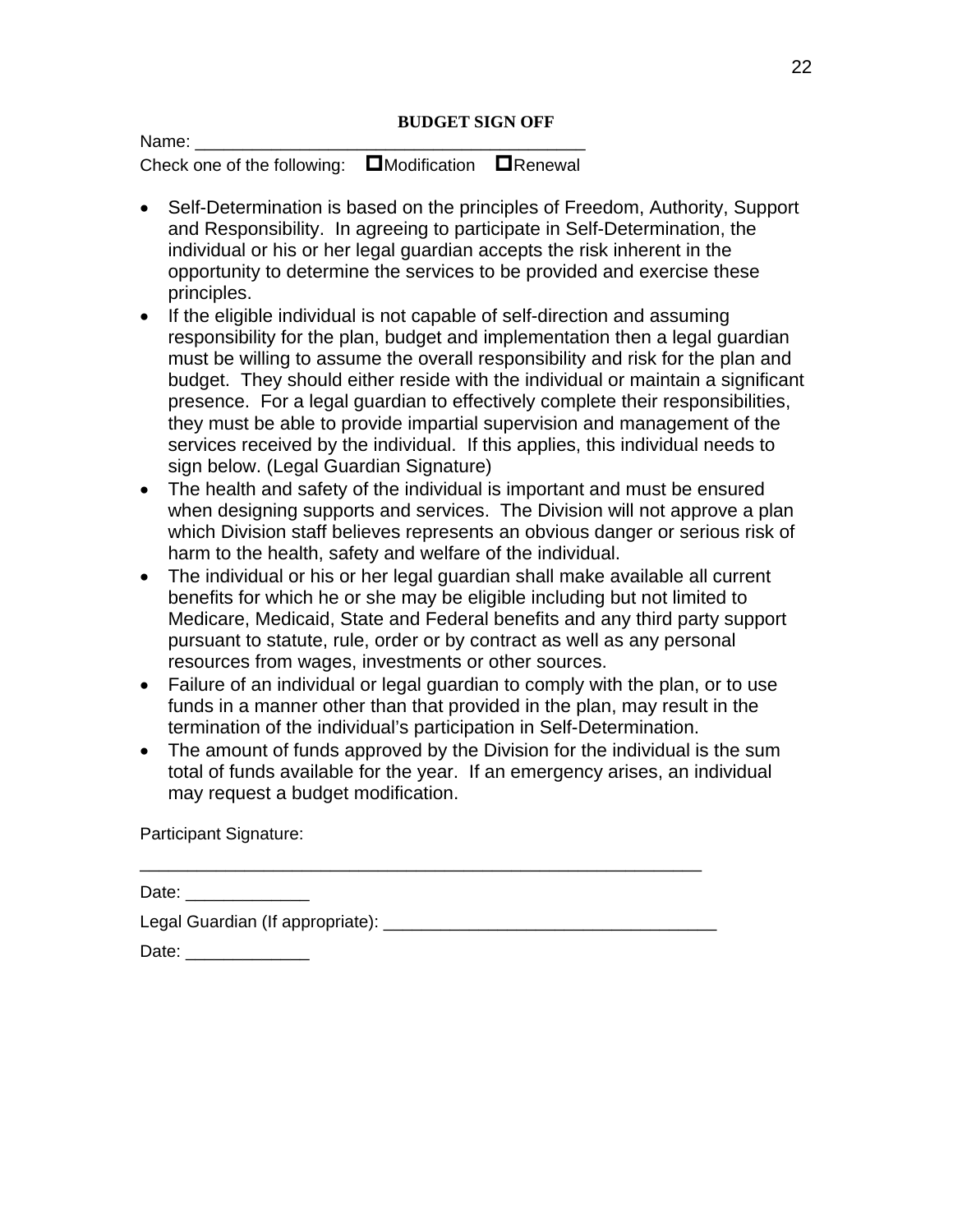## **Support Plan**

| Date: the contract of the contract of the contract of the contract of the contract of the contract of the contract of the contract of the contract of the contract of the contract of the contract of the contract of the cont |                                                                                                                                                                                                                                                                                                                                                                                        |               |                                                    |
|--------------------------------------------------------------------------------------------------------------------------------------------------------------------------------------------------------------------------------|----------------------------------------------------------------------------------------------------------------------------------------------------------------------------------------------------------------------------------------------------------------------------------------------------------------------------------------------------------------------------------------|---------------|----------------------------------------------------|
|                                                                                                                                                                                                                                |                                                                                                                                                                                                                                                                                                                                                                                        |               | (The following to be<br>completed by the Division) |
| FY2000+ Set Aside: □ Yes □ No                                                                                                                                                                                                  | Date Received by Division: _____________________ Initiative: ______________<br>Reviews: (Please record on page 2 of this form)                                                                                                                                                                                                                                                         |               |                                                    |
| follows:<br>Broker)                                                                                                                                                                                                            | Final approved costs to be paid for through the Fiscal Intermediary are as<br><b>Example 20 One Time Costs</b><br><u>_____</u> _________ Day Program Cost [Renewal yrs: □ Same □ increased \$_______or □<br>Support Broker Cost<br>Annual Operating Cost<br><b>CONFIDENT</b> Total Division Funds<br><b>EXAMPLE 2018</b> Annualized Division Cost (Annual Operating and Annual Support |               |                                                    |
|                                                                                                                                                                                                                                | Regional Unit Director. Approval Signature:                                                                                                                                                                                                                                                                                                                                            | Date: $\_\_$  |                                                    |
|                                                                                                                                                                                                                                | Individualized Services Unit Director. Approval Signature:                                                                                                                                                                                                                                                                                                                             |               |                                                    |
|                                                                                                                                                                                                                                |                                                                                                                                                                                                                                                                                                                                                                                        | Date: _______ |                                                    |
|                                                                                                                                                                                                                                |                                                                                                                                                                                                                                                                                                                                                                                        |               |                                                    |
|                                                                                                                                                                                                                                |                                                                                                                                                                                                                                                                                                                                                                                        |               |                                                    |
| Exclusions/Comments:                                                                                                                                                                                                           |                                                                                                                                                                                                                                                                                                                                                                                        |               |                                                    |
|                                                                                                                                                                                                                                |                                                                                                                                                                                                                                                                                                                                                                                        |               |                                                    |
|                                                                                                                                                                                                                                |                                                                                                                                                                                                                                                                                                                                                                                        |               |                                                    |
|                                                                                                                                                                                                                                |                                                                                                                                                                                                                                                                                                                                                                                        |               |                                                    |
|                                                                                                                                                                                                                                |                                                                                                                                                                                                                                                                                                                                                                                        |               |                                                    |
|                                                                                                                                                                                                                                |                                                                                                                                                                                                                                                                                                                                                                                        |               |                                                    |